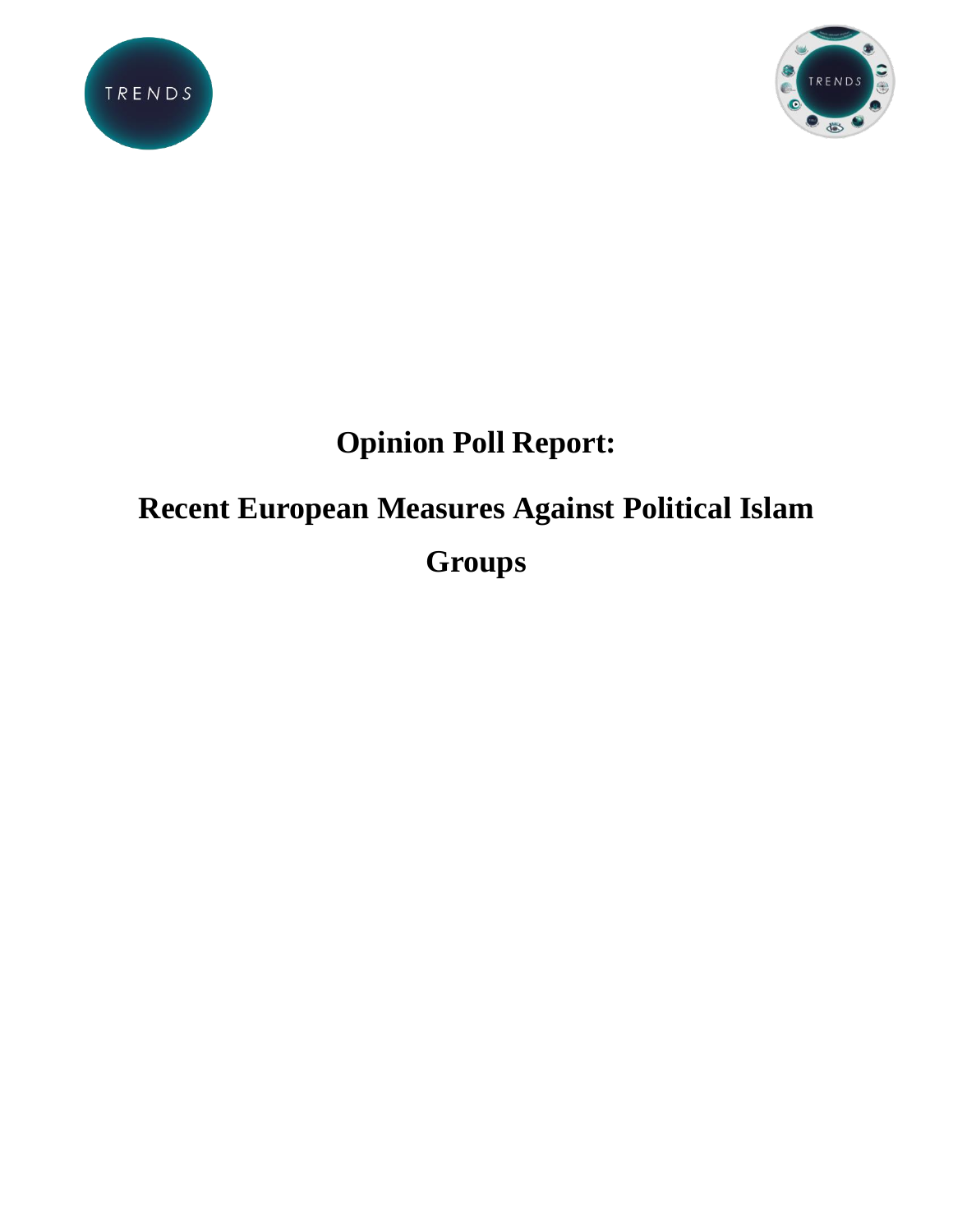

# **Executive Summary**

## **Composition of the Sample:**

- 89 percent of the respondents were males, and 11 percent were females.
- 26 percent of the respondents were aged 18-29 years, 21 percent were aged 30-39, 17 percent were aged 40-49, and 36 percent were aged 50 and above.
- 57 percent had postgraduate degrees, and 43 percent had bachelor's degrees.
- 62 percent were specialists in political affairs, 21 percent in sociology, 15 percent in security/military affairs, and 2 percent in economic affairs.
- 74 percent of the respondents were of Arab nationalities, and 26 percent of other nationalities.

### **Results of the Poll:**

- 81 percent of the respondents showed interest in following the activities and issues of political Islam.
- The vast majority of the respondents said political Islam groups pose a great danger to European societies, with 78 percent citing Daesh and Al-Qaeda, 74 percent citing the Muslim Brotherhood, 69 percent citing the Lebanese Hezbollah, and 66 percent citing Turkish diaspora groups as being high risk groups.
- 87 percent of the respondents expressed their support for the recent European laws and measures to curb the activities of political Islam groups. 45 percent said these laws and measures will contribute significantly to curbing the activities of political Islam groups in Europe, while 45 percent said they will contribute moderately.
- 67 percent said the recent European laws and measures against political Islam groups will affect Muslim communities in Europe, with 22 percent believing the effect will be positive, 32 percent believing that it will be negative, and 46 percent feeling uncertain about the outcome.
- 30 percent of the respondents said they expected other European countries, such the United Kingdom and Scandinavian countries, to adopt similar laws and measures against political Islam groups.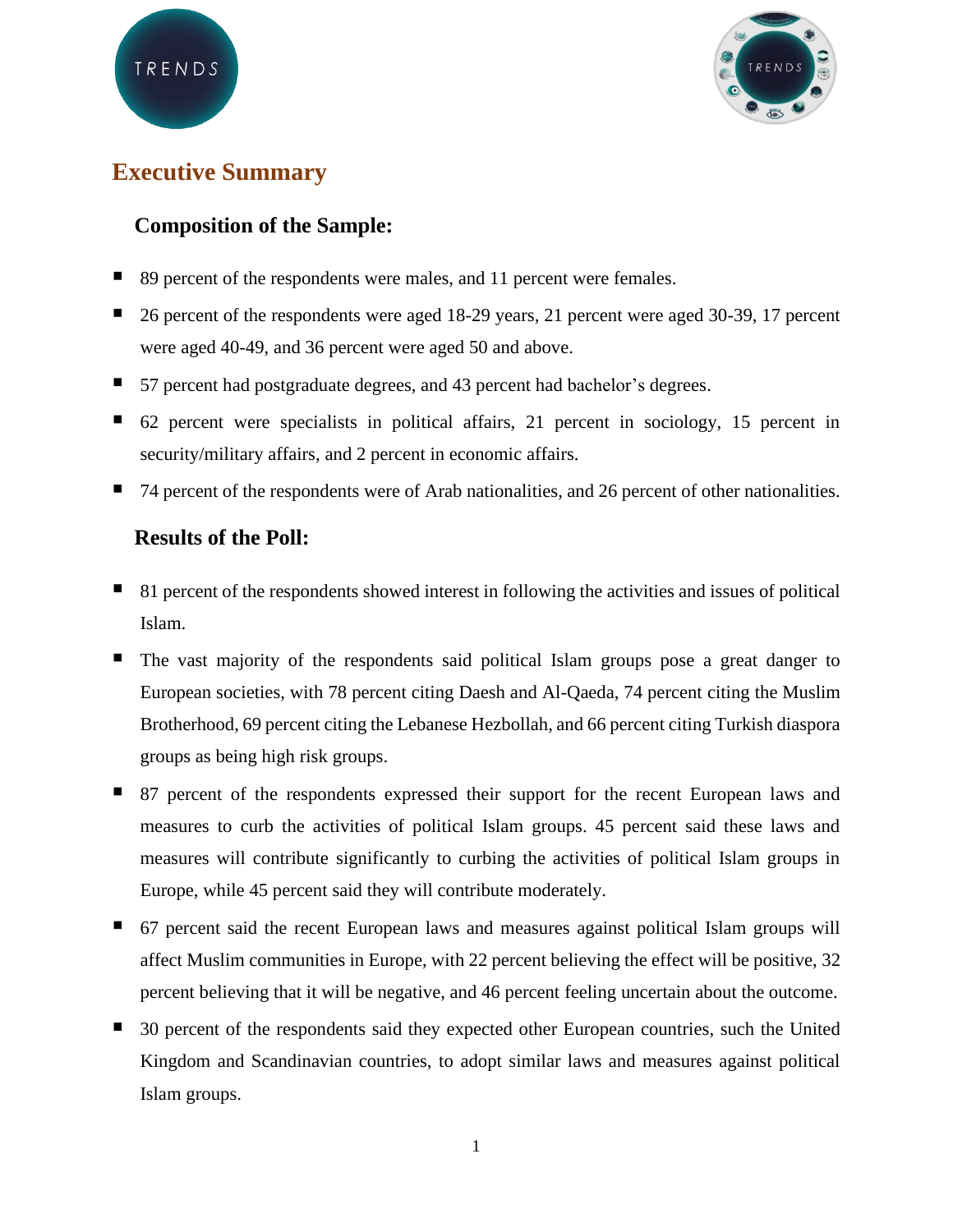



- 67 percent of the respondents said the reason for the recent actions taken by the European countries under study (France, Austria, Germany and Switzerland) against political Islam groups was the "extremism of these groups which may lead to the use of violence".
- 90 percent of the respondents believe that the Muslim Brotherhood has influence in Europe, with 52 percent saying that the influence is significant.
- 25 percent of the respondents said the Muslim Brotherhood's contributions to the economies of European countries - through its funding activities - influences Europe's decisions related to the Middle East.
- 61 percent of the respondents expressed their support for the designation of the Muslim Brotherhood as a terrorist organization in Europe.
- 60 percent said the reason why the Muslim Brotherhood has not yet been designated as a terrorist group in Europe is that "the Muslim Brotherhood is being used in internal political issues, especially those relating to European Muslim communities".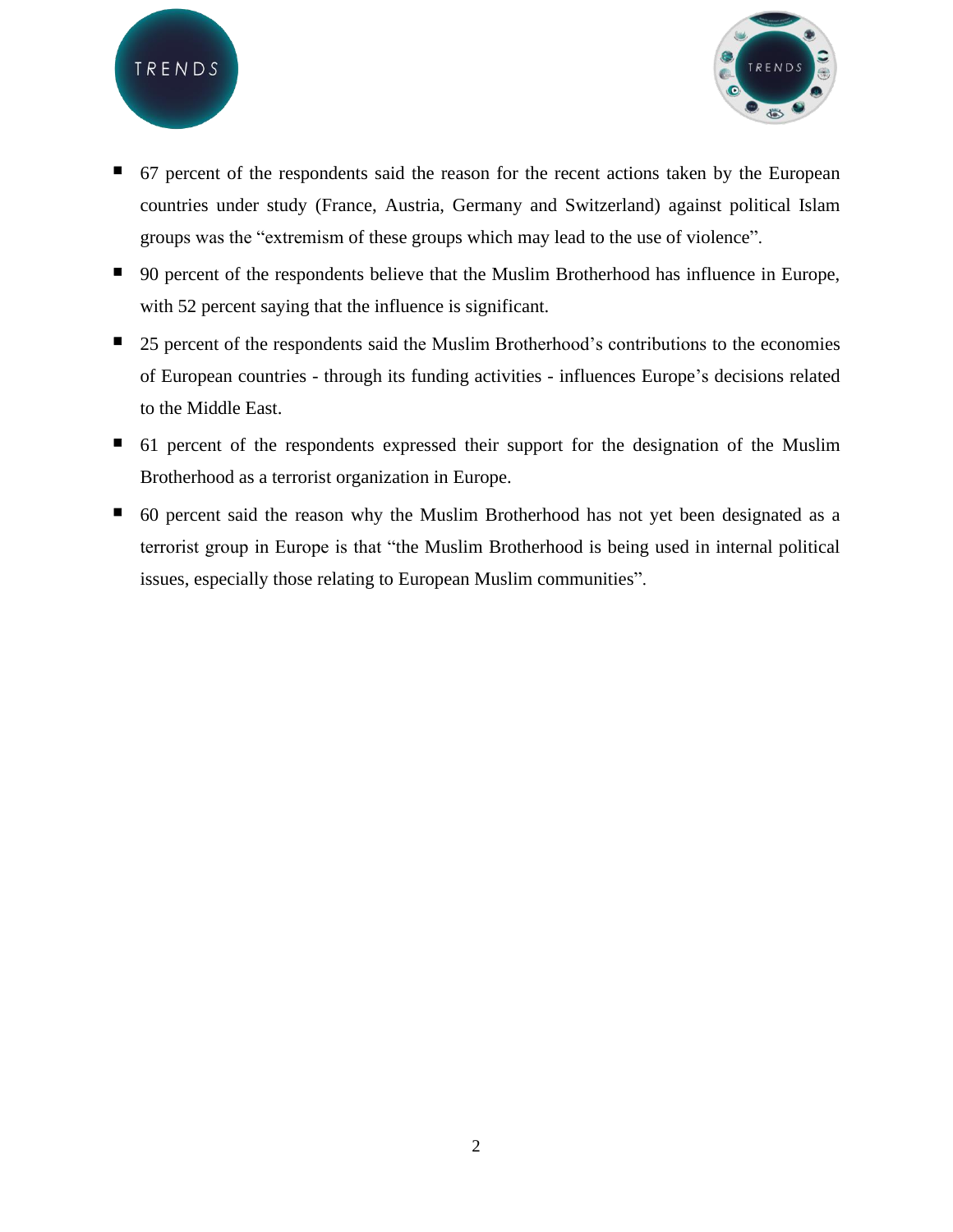

# **Introduction:**

As part of its opinion poll series, TRENDS Research & Advisory conducted a poll on the attitudes toward political Islam groups and extremist organizations, and the impact of the recent measures taken by some European countries – namely France, Germany, Austria and Switzerland – to restrict the activities of these groups and organizations. The poll sought to explore the opinions of experts and specialists as regards the level of risk posed by political Islam groups and extremist organizations to European societies, and the effectiveness of the measures taken by European countries to curb their activities.

The poll included eleven questions:

- 1. How interested are you in following the issues and activities of political Islam groups?
- 2. What degree of danger do the following political Islam groups pose to European societies?
- 3. To what extent are you supportive of the recent European laws and measures to curb the activities of political Islam groups?
- 4. Do you think the recent European laws and measures will affect Muslim communities in Europe?
- 5. Do you expect that other European countries will adopt similar laws and measures in the future?
- 6. What are the reasons for the recent actions taken by European countries against political Islam groups?
- 7. Do you think the Muslim Brotherhood has any influence in European countries?
- 8. To what extent do you think the Muslim Brotherhood's contributions to the economy of European countries – through its funding activities – influences Europe's decisions regarding the Middle East?
- 9. To what extent does the Muslim Brotherhood influence Muslims in Europe?
- 10. To what extent are you supportive of the designation of the Muslim Brotherhood as a terrorist organization in Europe?
- 11. Why has the Muslim Brotherhood not yet been designated as a terrorist organization in Europe?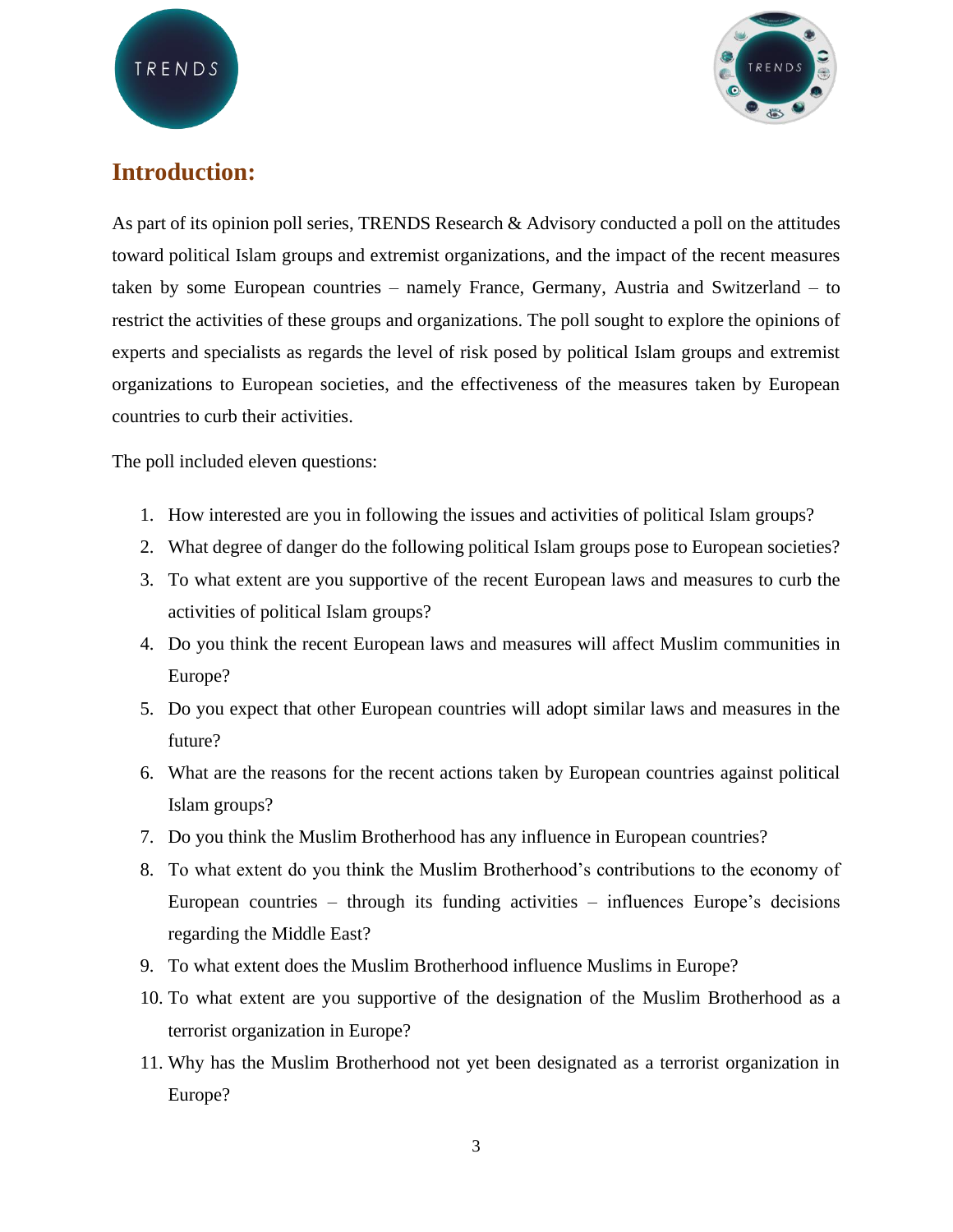

# **Objectives:**

- To determine the level of danger posed by political Islam groups to European countries.
- To understand the extent of support for the recent European laws and measures to suppress the activities of political Islam groups, and the extent to which these laws and measures will achieve their purpose.
- To determine whether these laws and measures will affect the Muslim communities in Europe and, if so, how they will be affected.
- To predict whether other European countries, such as the United Kingdom and Scandinavian countries, will adopt similar laws and measures in the future.
- To pinpoint the reasons that recently led European countries (France, Austria, Germany and Switzerland) to take action against political Islam groups.
- To determine whether the Muslim Brotherhood has any influence in European countries, and to determine the extent of the influence.
- To assess the Muslim Brotherhood's contribution to the economy of European countries and determine whether this contribution influences Europe's decisions regarding the Middle East.
- To predict the level of influence the Muslim Brotherhood has on Muslims in Europe.
- To determine whether experts and specialists support the designation of the Muslim Brotherhood as a terrorist organization in Europe.
- To understand the reasons why the Muslim Brotherhood has not yet been designated as a terrorist organization in Europe.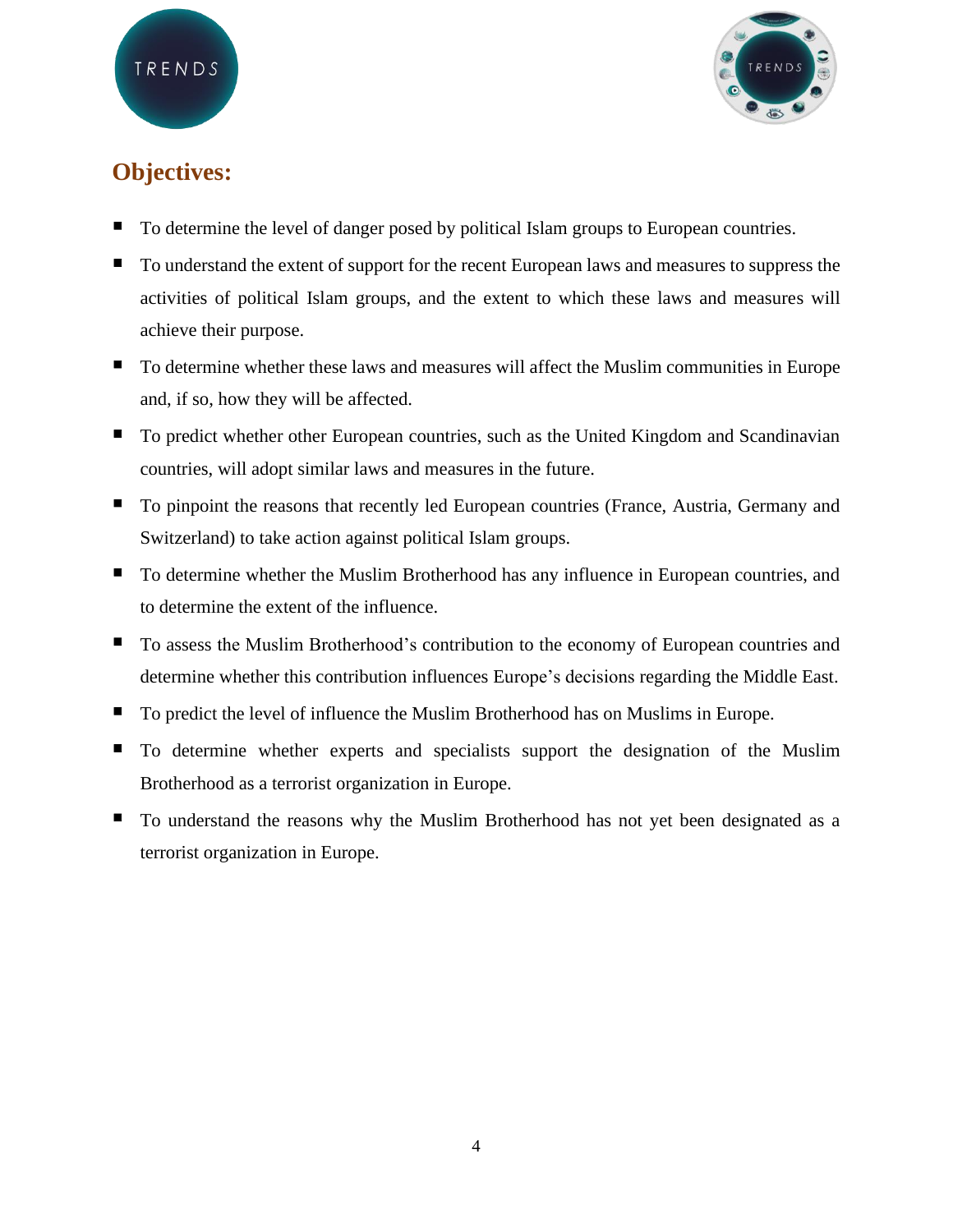

# **Methodology**

### **Data Collection:**

Given the precautionary measures in place due to Covid-19, an electronic data collection method was used. The questions were digitized and coded using approved electronic programs and posted on the TRENDS website to ensure the accuracy of answers and ease of response.

#### **The Sample:**

#### **a- Sample Selection Method:**

Due to difficulties reaching the target audience, snowball sampling method was used. Experts from various think-tanks and academic institutions were contacted via the databases available at TRENDS Research & Advisory. A link to the poll was sent to the experts, who would then forward the link to other experts.

#### **b- Sample Characteristics**

The sample consisted of experts in political, economic, security/military, and sociological affairs, and represented both men and women across different age groups and nationalities.

#### **c- Margin of Error:**

The margin of error was small and fell within a statistically acceptable range in electronic surveys. This was taken into account in the analysis to ensure the precision of the findings.

#### **The Questionnaire:**

An electronic questionnaire was designed for the purpose of this poll. The questionnaire consisted of eleven questions, which aimed to explore attitudes toward political Islam groups and the effectiveness of the measures recently taken against them by some European countries.

#### **Duration of the Poll:**

The data was collected over a period of two weeks.

#### **Data Analysis:**

SPSS and Excel statistical programs were used to process and analyze the data, extract tables and graphs, and prepare the statistical report.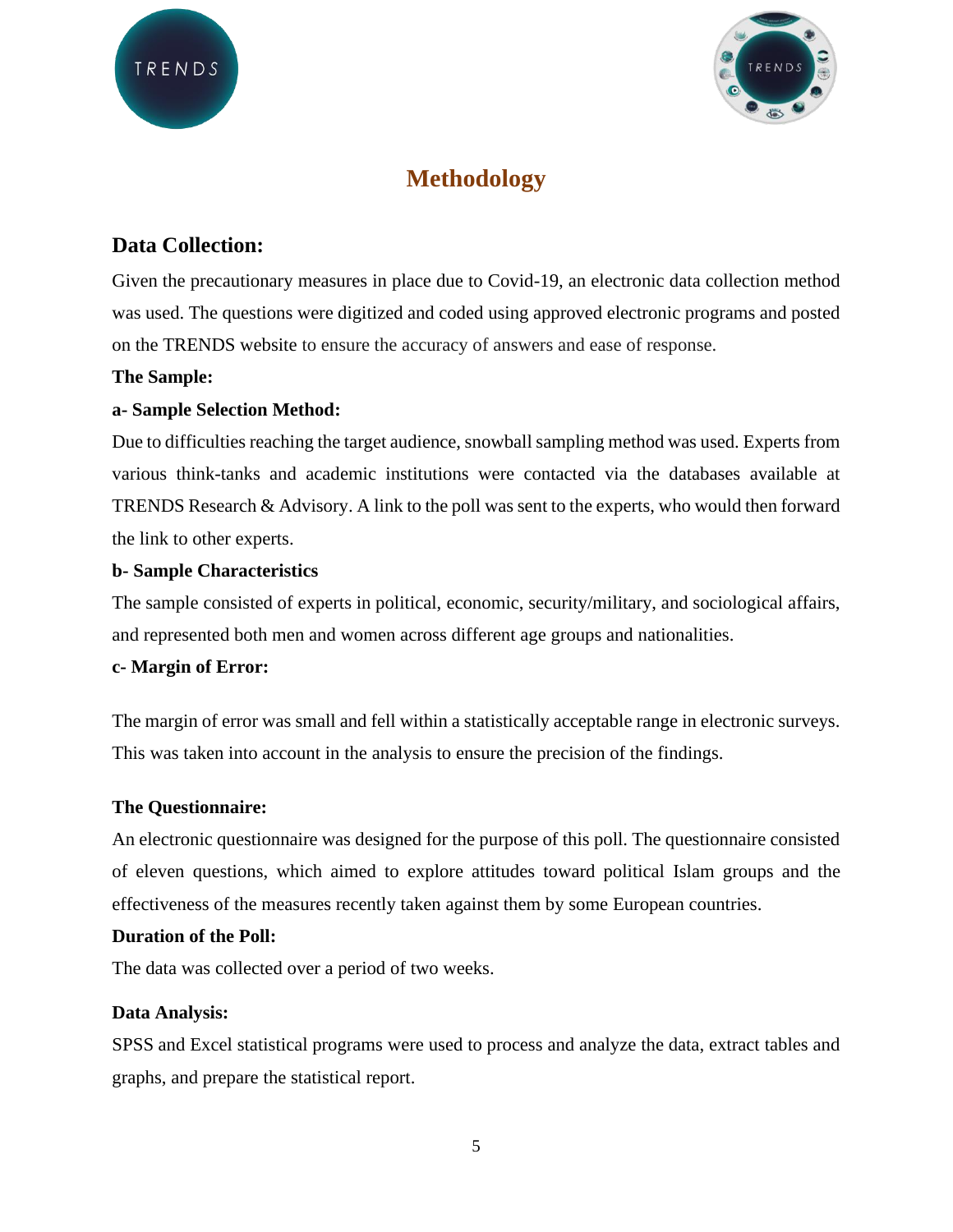





# **Sample Distribution**





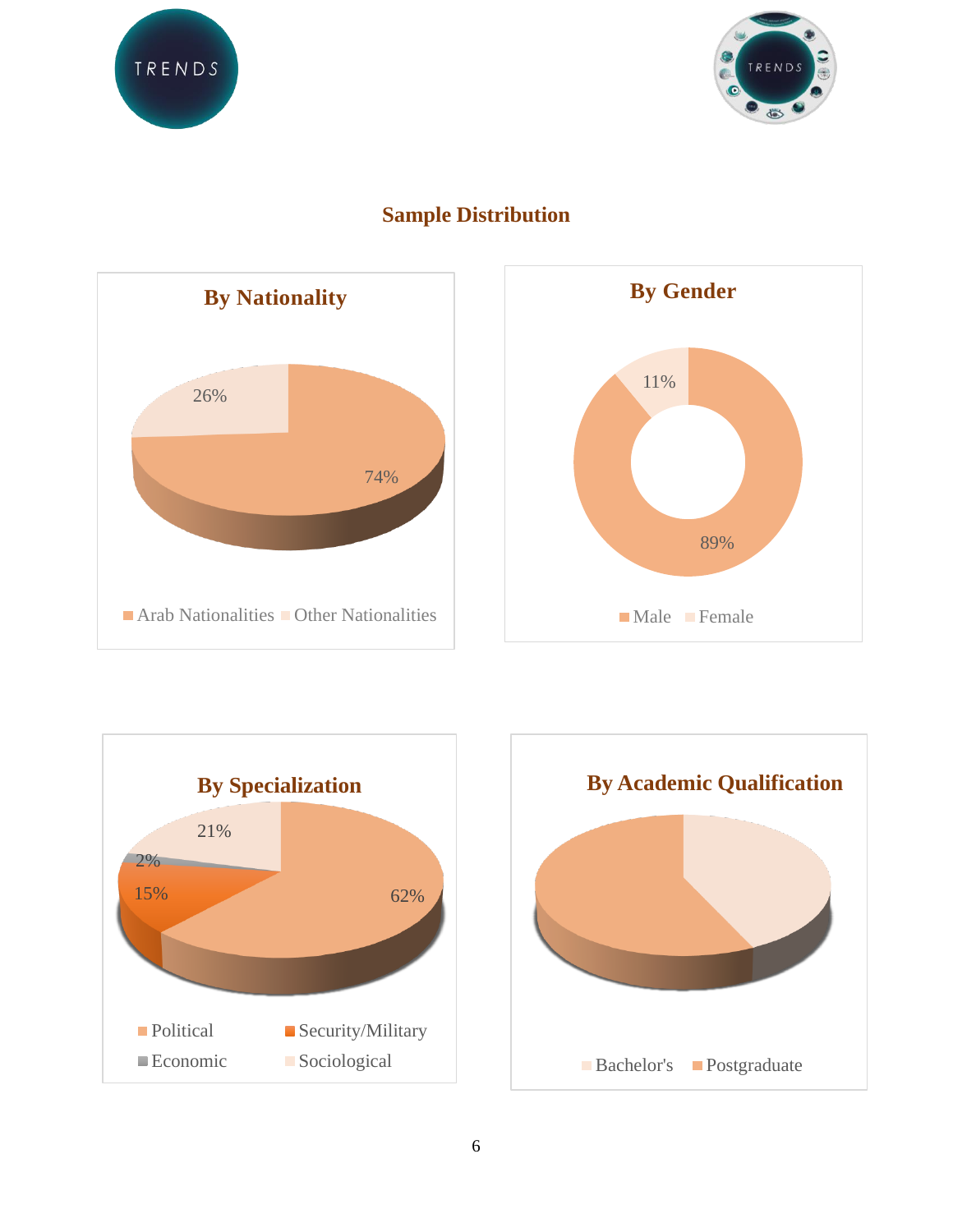



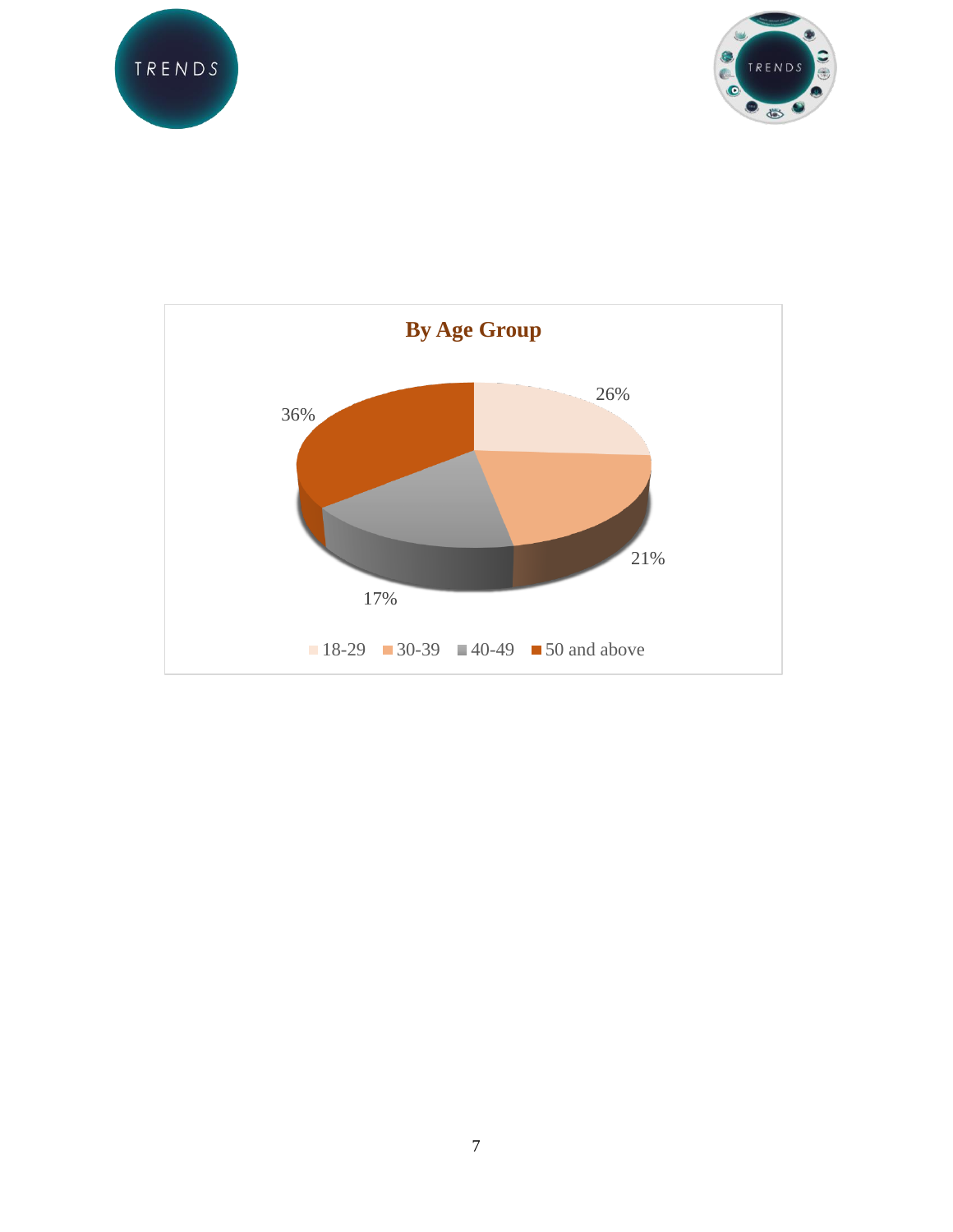



# **The Findings and Analysis**

# **Question 1: How interested are you in following the issues and activities of political Islam groups?**



The majority of the respondents were either interested (81 percent) or very interested (17 percent) in the activities and issues of political Islam groups, while only 2 percent said they were not interested.



The findings showed that 90 percent of political experts and 80 percent of sociological experts were very interested in following the issues and activities of political Islam groups, compared to 57 percent of security/military experts. However, 100 percent of economic experts were only interested to some extent.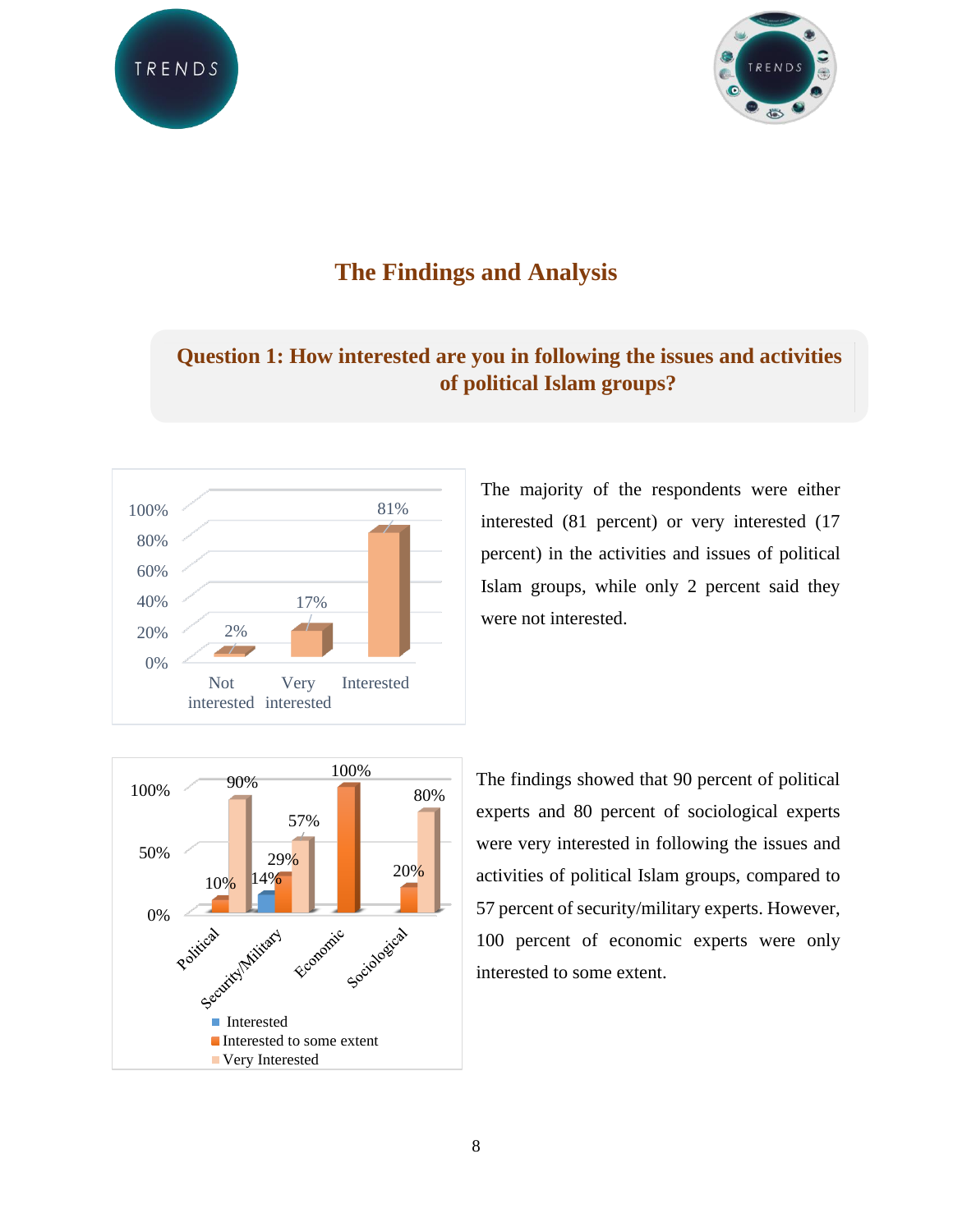





In terms of nationality, 92 percent of non-Arab experts were interested in following the issues and activities of political Islam groups, compared to 77 percent of Arab experts.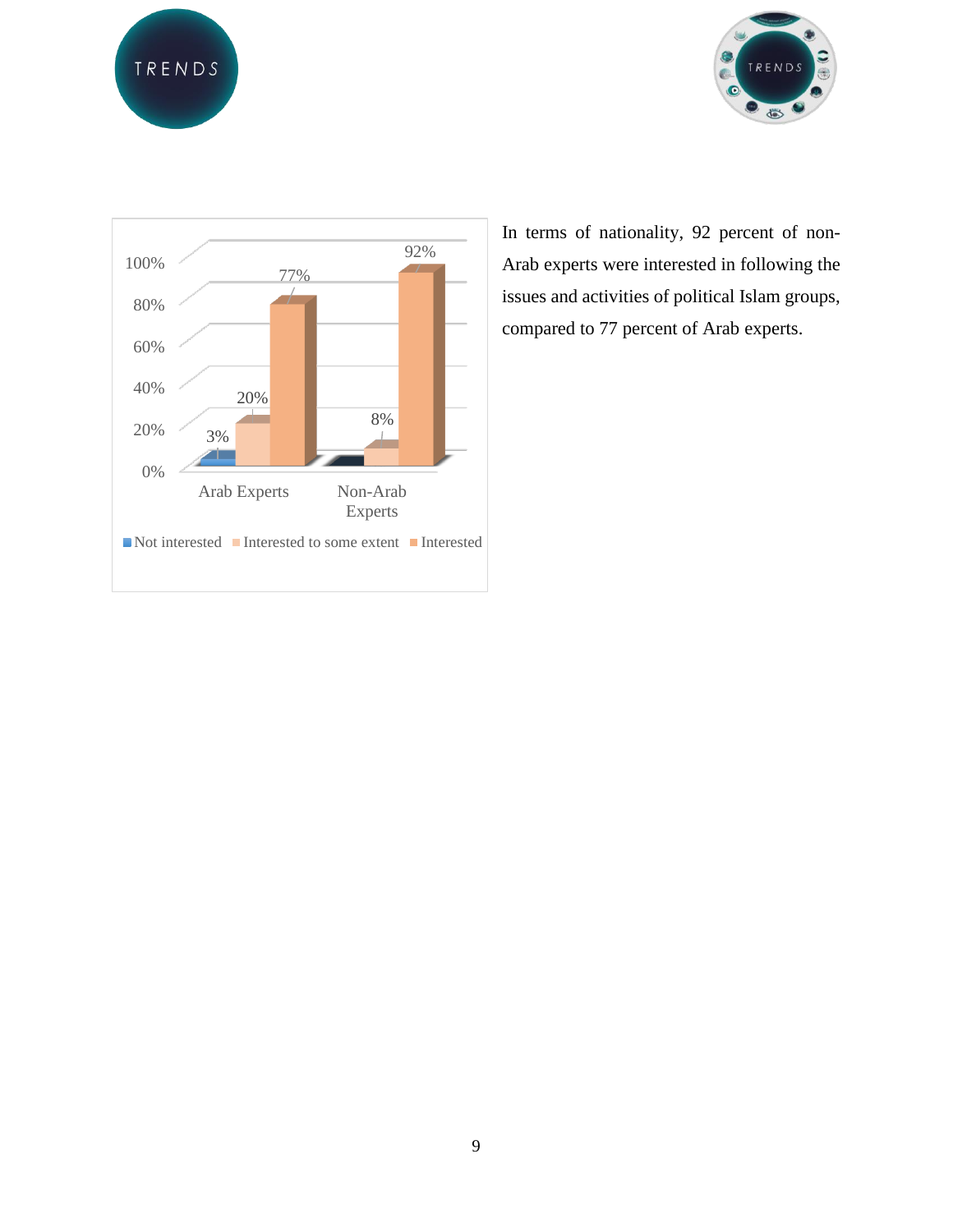

# **Question 2: What degree of danger do the following political Islam groups pose to European societies?**



The general consensus was that political Islam groups pose a very high degree of danger to European societies. 78 percent of the respondents said Daesh and Al-Qaeda pose the greatest danger, followed by the Muslim Brotherhood (74 percent), Hezbollah (69 percent), and Turkish diaspora groups (66 percent).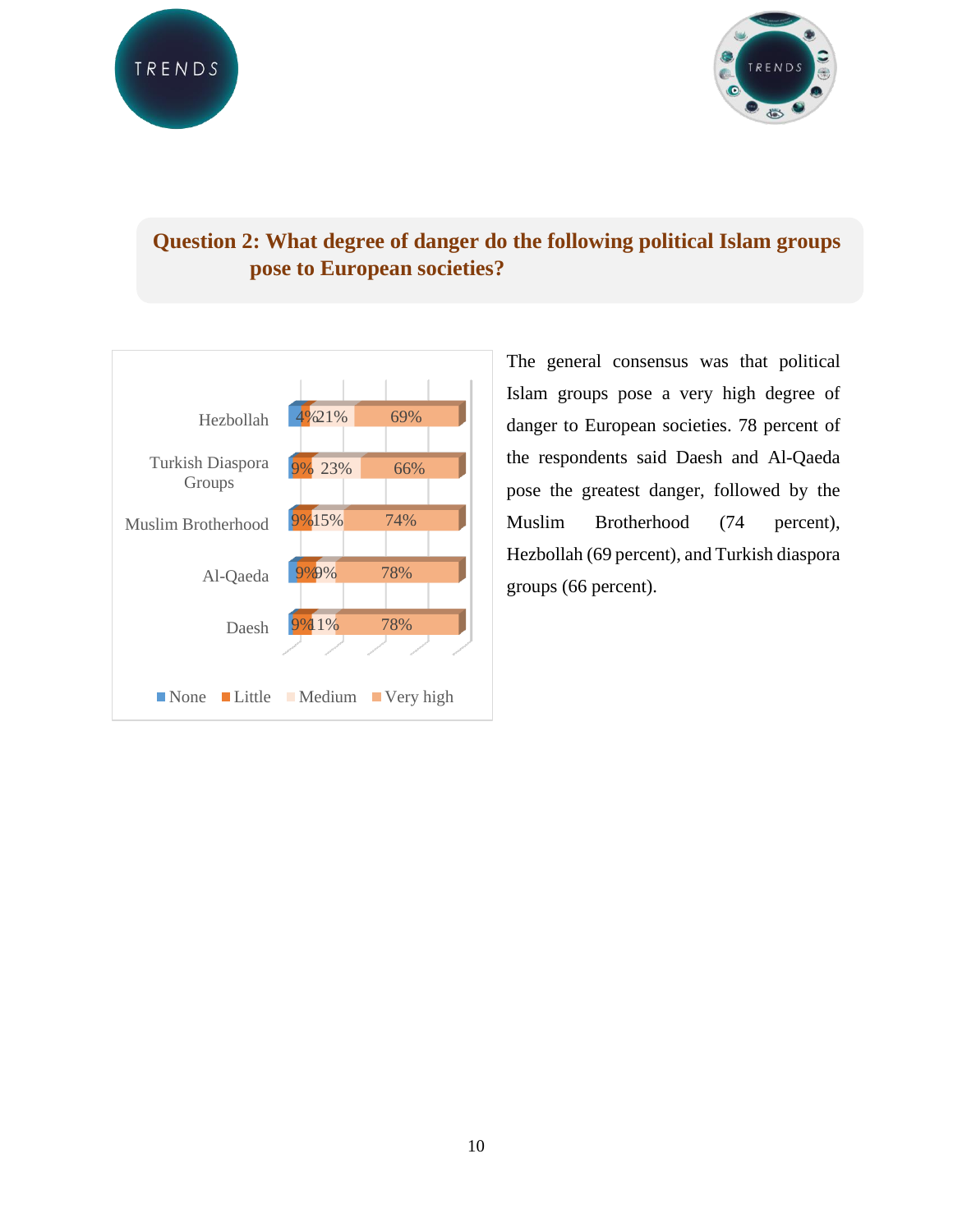





Based on the specializations of the respondents, political experts believe that Daesh (72 percent), Al-Qaeda (77 percent), the Muslim Brotherhood (73 percent), Turkish diaspora groups (66 percent) and Hezbollah (66 percent) all pose a high level of danger to European societies, while security/military experts believe that the Muslim Brotherhood (100 percent) and Hezbollah (….. percent) pose the greatest danger to European societies, followed by Al-Qaeda (86 percent),

Turkish diaspora groups (86 percent), and Daesh (72 percent).



In terms of nationality, 88 percent of Arab respondents said Al-Qaeda poses the highest level of threat to European societies, followed by the Muslim Brotherhood (83 percent), Daesh (82 percent) and Turkish diaspora groups (68 percent). Non-Arab respondents, on the other hand, believe Daesh (66 percent) poses the greatest danger, followed by Turkish diaspora groups (59 percent), the Muslim Brotherhood (50 percent) and Al-Qaeda (50 percent).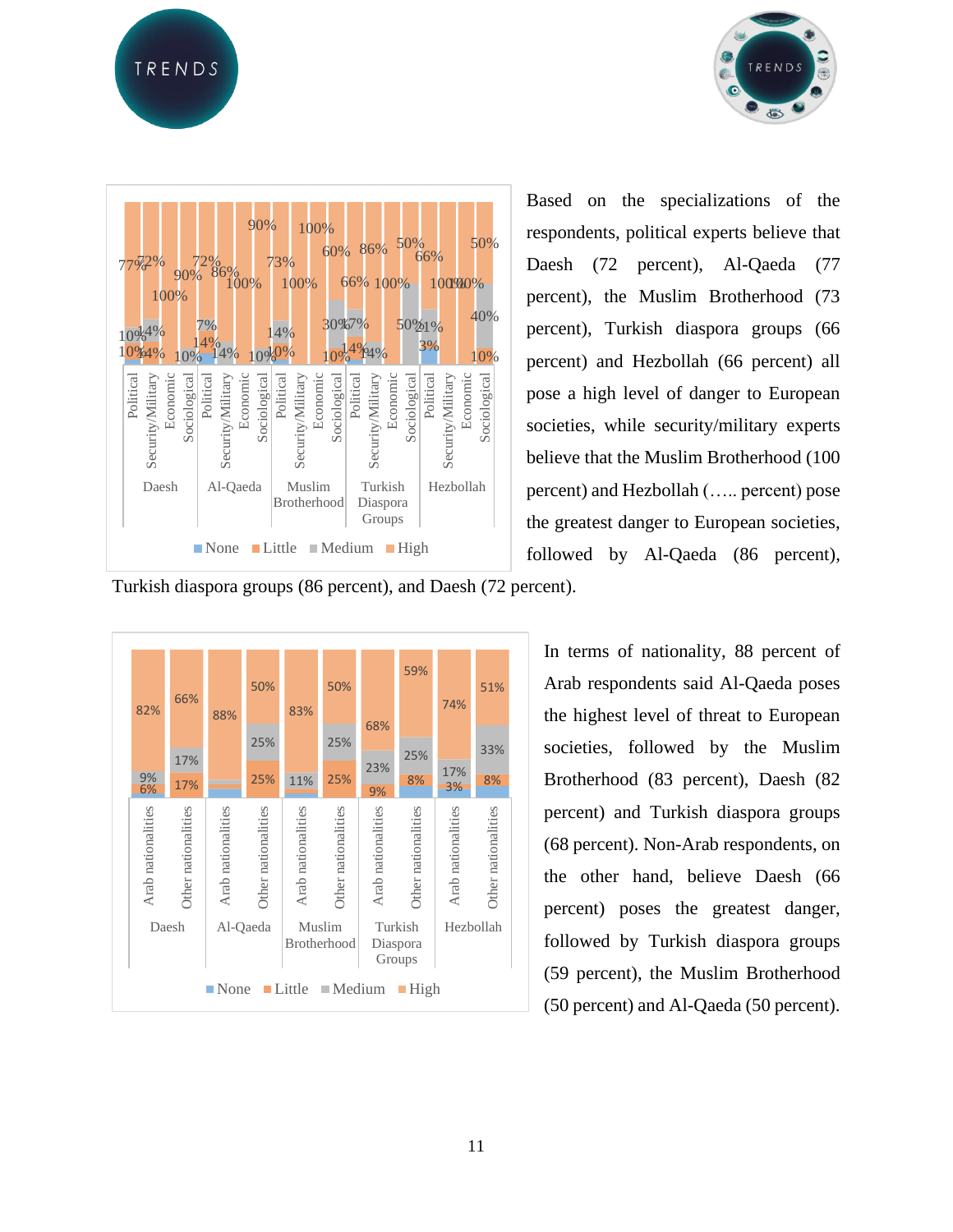

# **Question 3: To what extent are you supportive of the recent European laws and measures to curb the activities of political Islam groups?**



45% 45% 10%  $\blacksquare$  medium  $\blacksquare$  High  $\blacksquare$  Very high

Most of the respondents (87 percent) were supportive of the recent European laws and measures to restrict the activities of political Islam groups. In terms of effectiveness, 45 percent of those who were supportive said that these laws and measures will highly contribute to curbing the activities of political Islam groups, while 45 percent said their contribution will be at a medium level.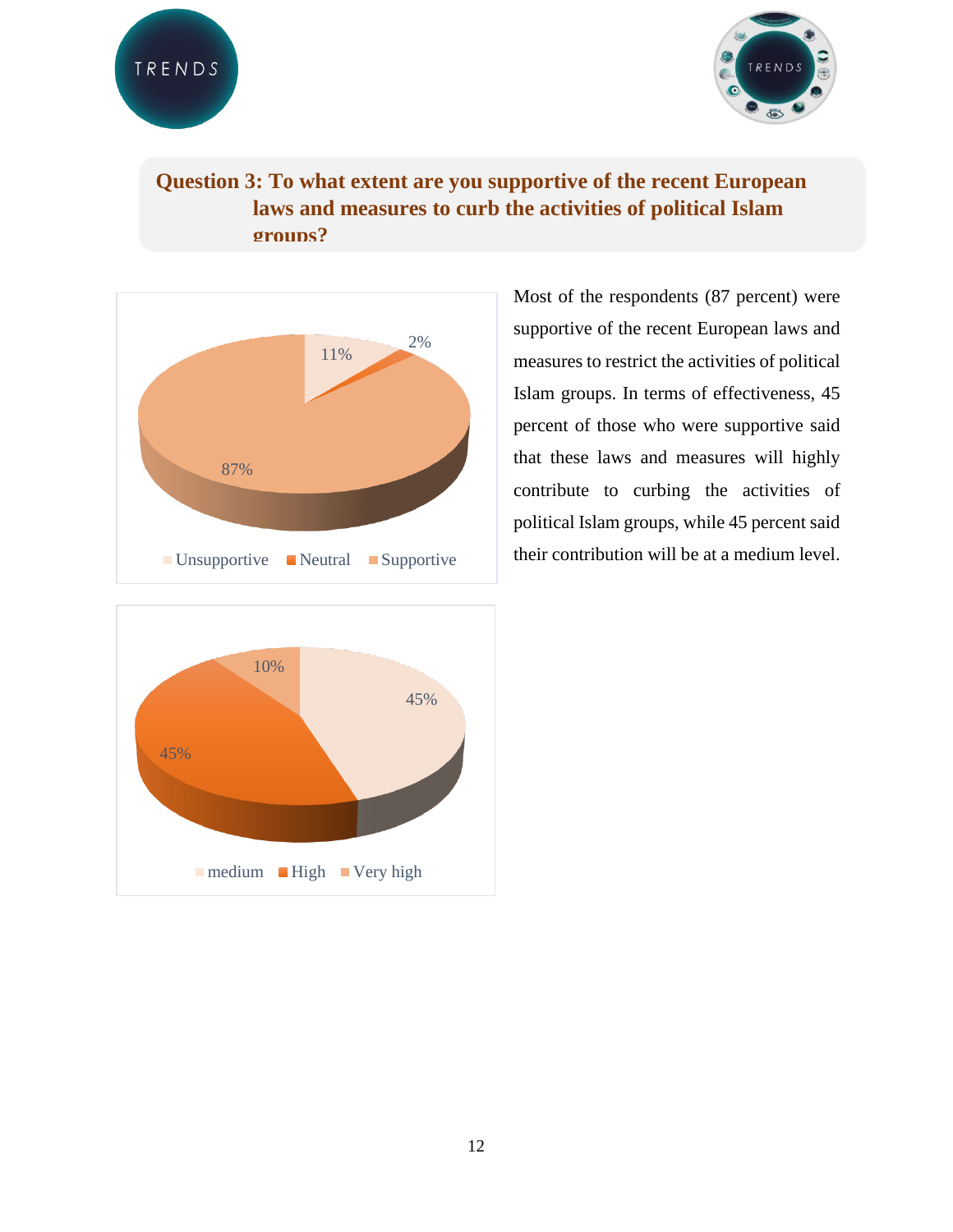TRENDS





Based on the specializations of the respondents, 100 percent of economic and security/military experts, 90 percent of political experts, and 70 percent of sociological experts were supportive of the recent European laws and measures to curb the activities of political Islam groups.



As for the effectiveness of these laws and measures, 67 percent of security/military experts and 50 percent of political experts who were supportive said the contribution of these laws and measures to curbing the activities of political Islam groups will be very high. However, 100 percent of economic experts and 57 percent of sociological experts believe their contribution will be at a medium level.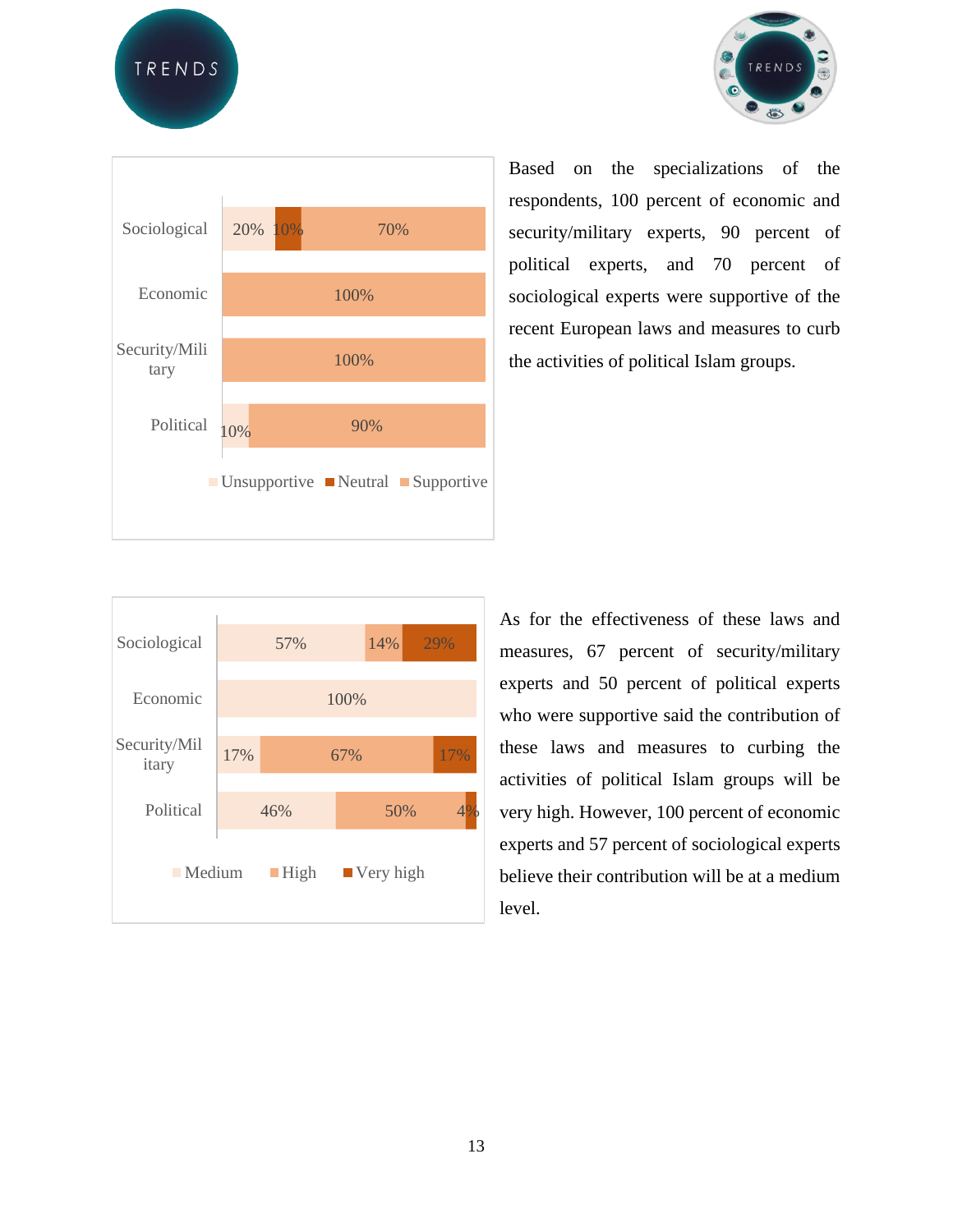





In terms of nationality, the results showed that 94 percent of Arab experts were supportive of these laws and measures, compared to 67 percent of non-Arab experts.



In addition, while 48 percent of Arab experts who were supportive of these laws and measures said their contribution to curbing the activities of political Islam groups will be at a medium level, 71 percent of non-Arab experts said their contribution will be high.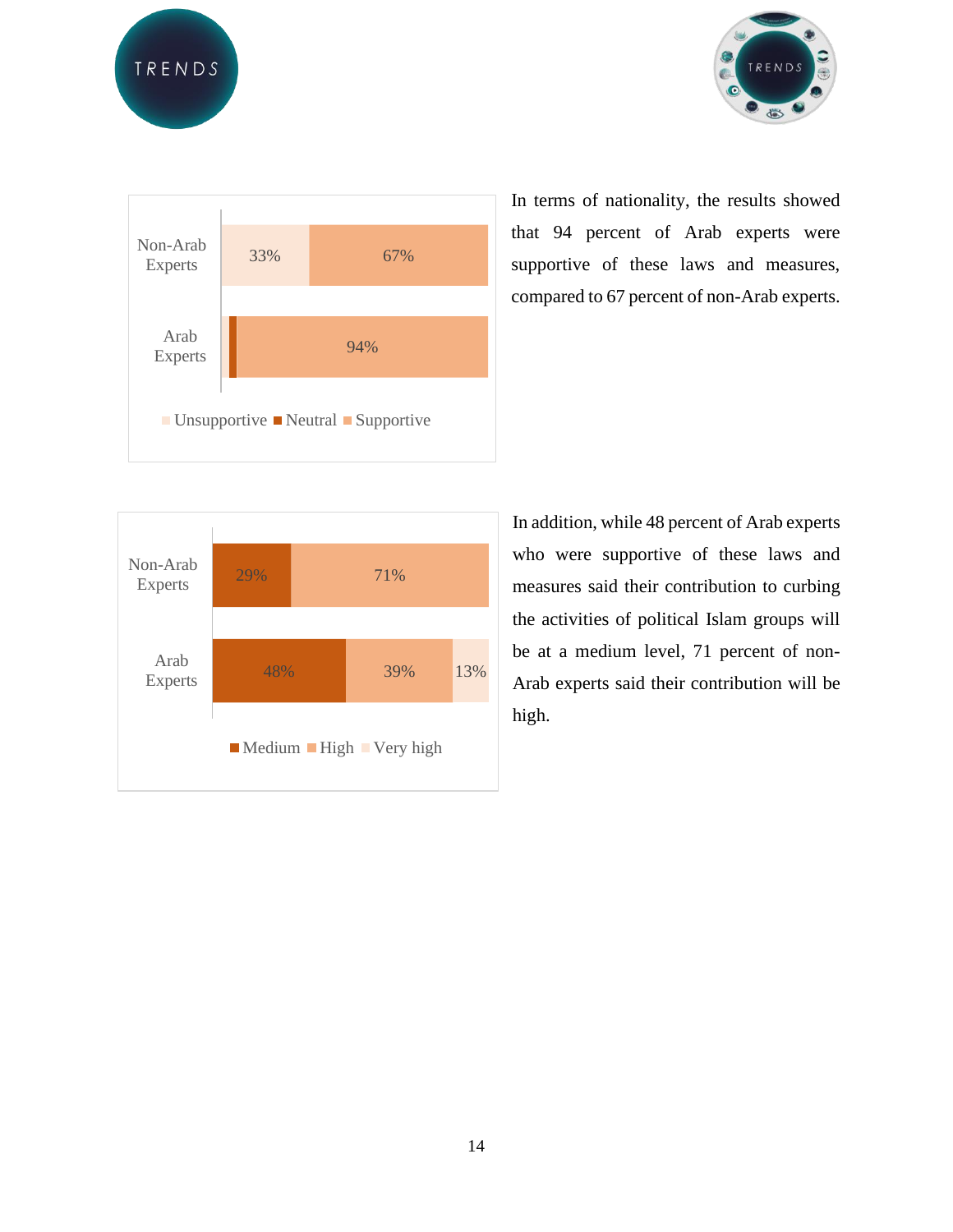

# **Question 4: Do you think the recent European laws and measures will affect Muslim communities in Europe?**



67 percent of the respondents said the recent European laws and measures will affect Muslim communities in Europe, while 33 percent believe they will not be affected.



22 percent of the respondents who said these laws and measures will affect Muslim communities in Europe believe the effect will be positive, compared to 32 percent who feel the effect will be negative. 46 percent of the respondents were neutral about the effect these laws and measures would have on Muslim communities in Europe.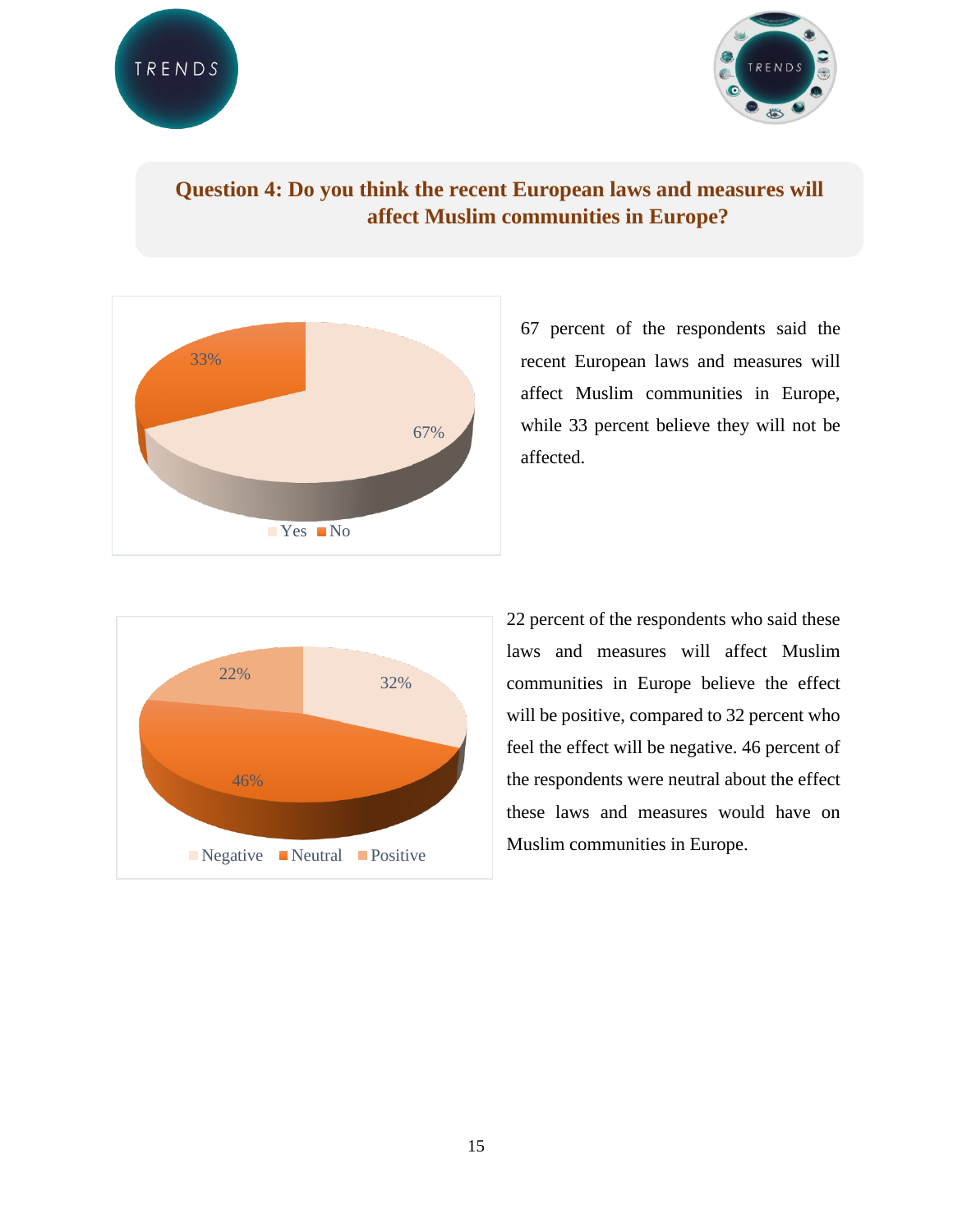





Based on the specializations of the respondents, 64 percent of political specialists, 67 percent security/military specialists and 78 percent of sociological specialists said these recent laws and measures will affect Muslim communities in Europe.

| Sociological                                                           | 28% |  | 58% | 14% |  |  |
|------------------------------------------------------------------------|-----|--|-----|-----|--|--|
|                                                                        |     |  |     |     |  |  |
| Security/Military                                                      | 50% |  | 25% | 25% |  |  |
|                                                                        |     |  |     |     |  |  |
| Political                                                              | 30% |  | 46% | 24% |  |  |
|                                                                        |     |  |     |     |  |  |
| $\blacksquare$ Negative $\blacksquare$ Neutral $\blacksquare$ Positive |     |  |     |     |  |  |
|                                                                        |     |  |     |     |  |  |

50 percent of security/military experts, 30 percent of political experts, and 28 percent of sociological experts believe this effect will be negative.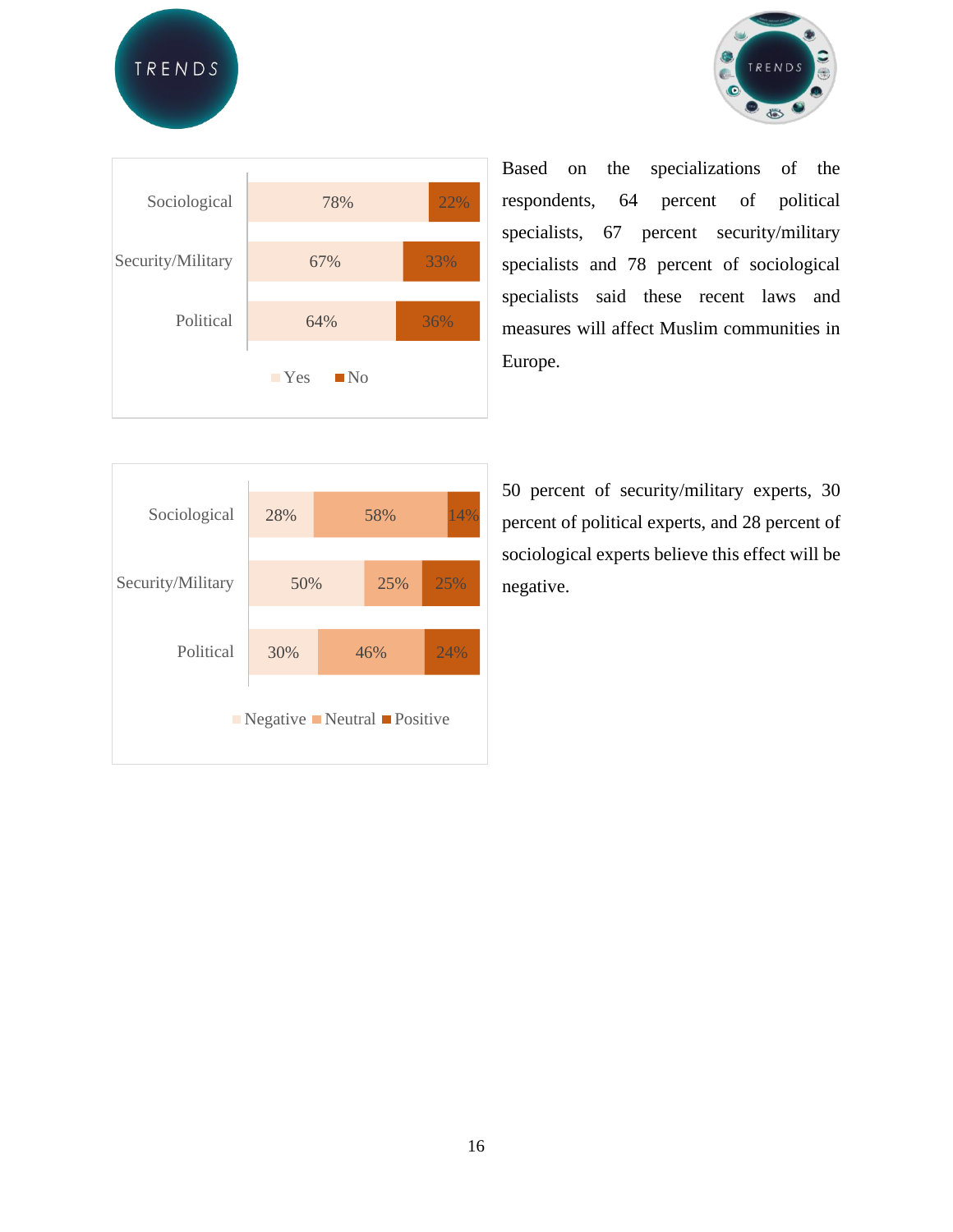





In terms of nationality, the results showed that 67 percent of non-Arab experts and 68 percent of Arab experts believe that the recent European laws and measures will affect Muslim communities in Europe.



The poll also revealed that 57 percent of non-Arab experts and 24 percent of Arab experts believed that the effect of these laws and measures on Muslim communities in Europe will be negative.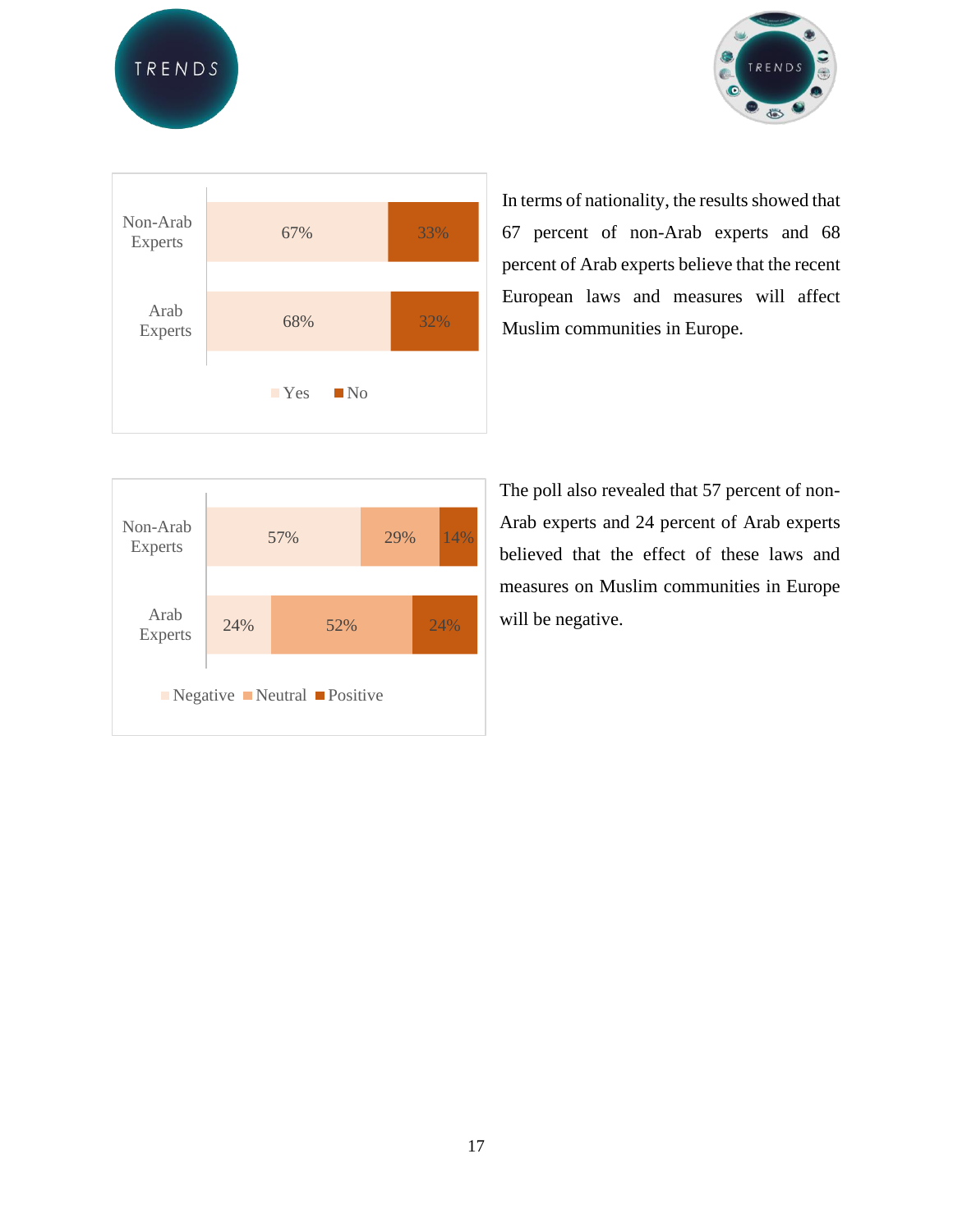

# **Question 5: Do you expect that other European countries will adopt similar laws and measures in the future?**





measures to some extent.

According to the poll, 30 percent of the respondents expected other European countries, such as the United Kingdom and Scandinavian countries, to adopt similar laws and measures against political Islam groups in the future, while 45 percent expected it to some extent.

Based on the specializations of the respondents, while 100 percent of economic experts and 67 percent of sociological experts expected other European countries to adopt similar laws and measures against political Islam groups, only 18 percent of political experts and 17 percent of security/military experts had the same expectation. 53 percent of political experts and 50 percent of security/military experts said they expected other European countries to take similar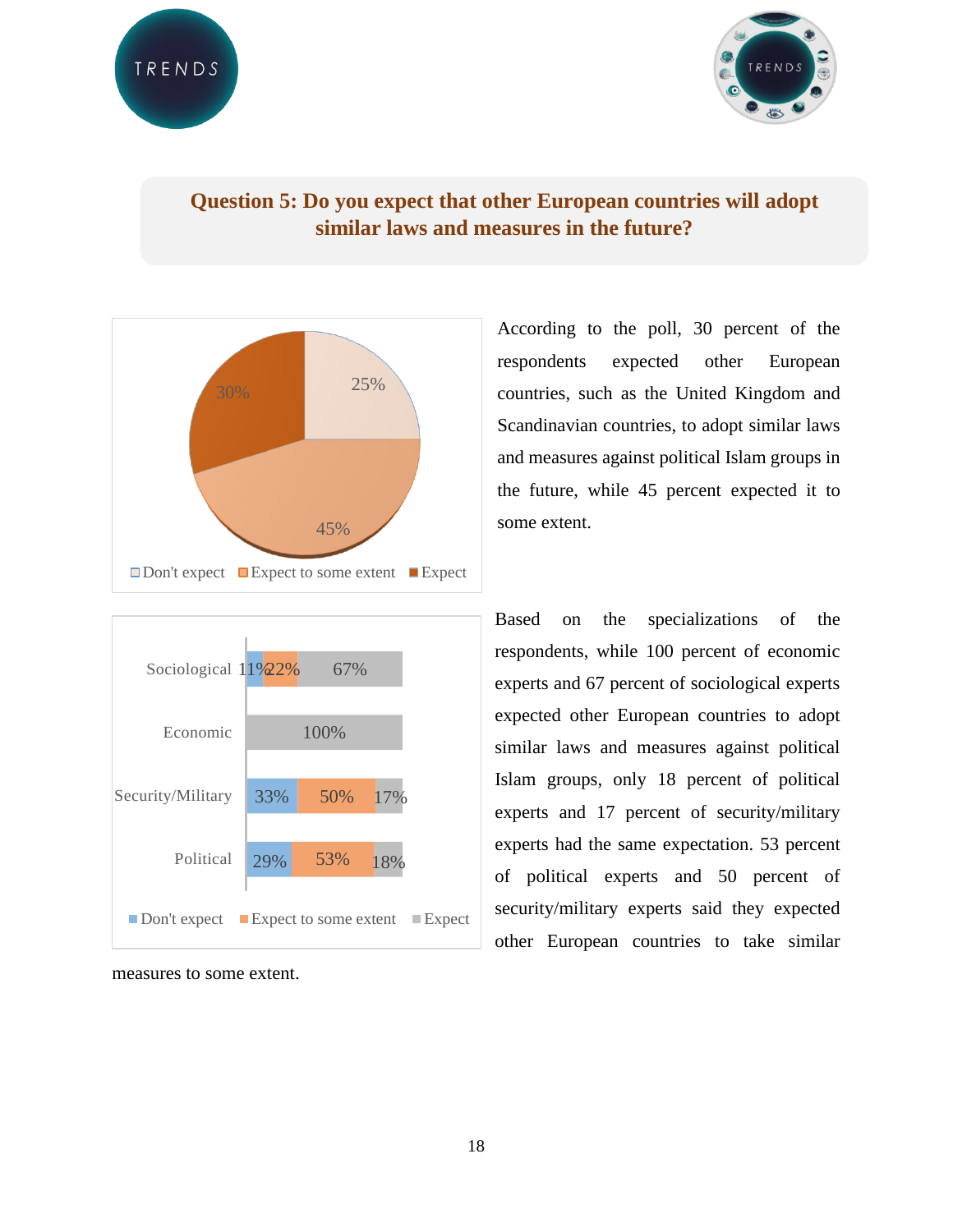





In terms of nationality, the findings revealed that 33 percent of Arab experts expected other European countries to adopt similar laws and measures against political Islam groups, compared to 20 percent of non-Arab experts.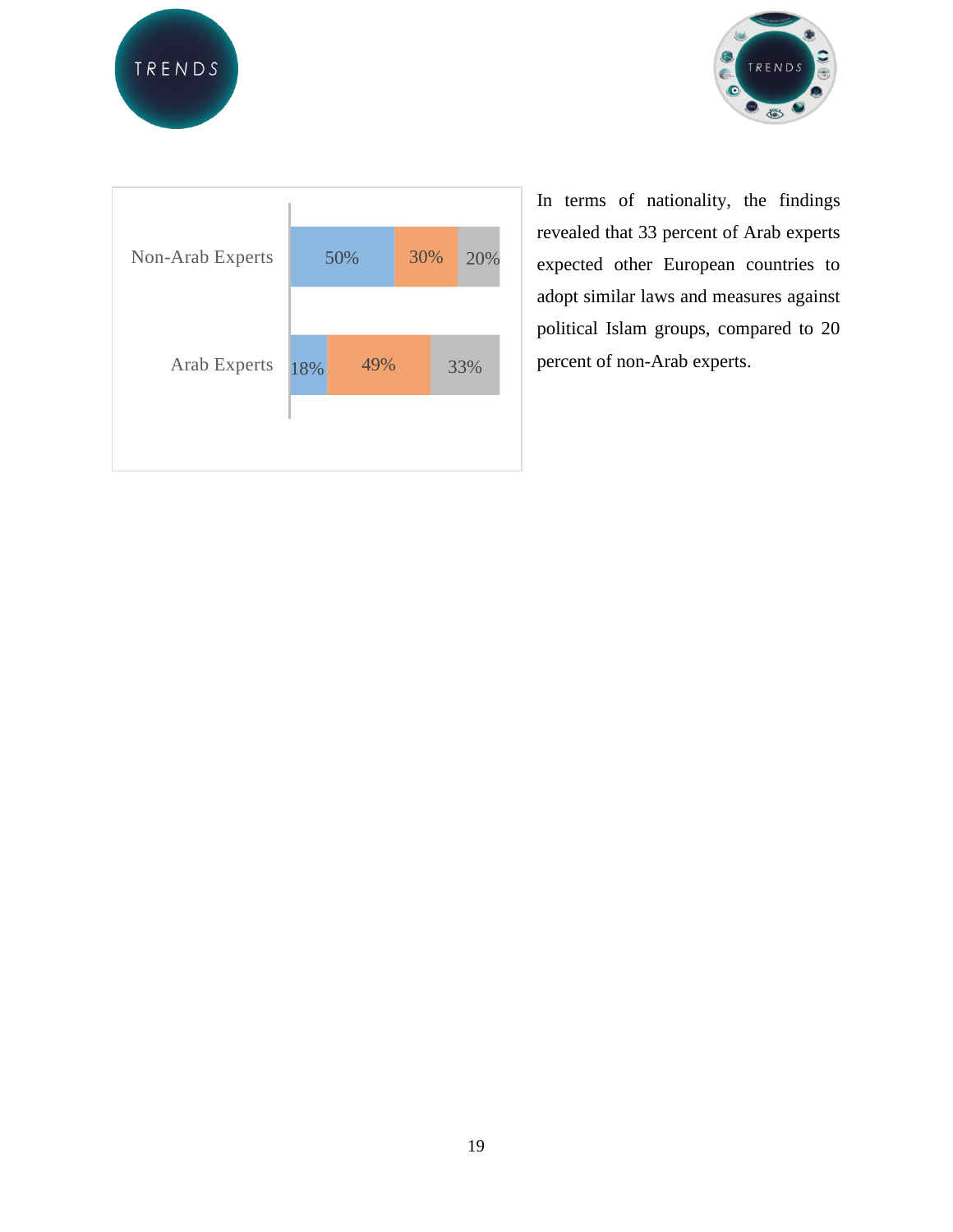

# **Question 6: What are the reasons for the recent actions taken by European countries against political Islam groups? (***You can choose more than one answer***)**



When asked about the reasons that have recently led European countries to take action against political Islam groups, 67 percent of the respondents said "extremism of these groups which may lead to the use of violence" was the main reason, while 63 percent said "the isolationism of these groups and their desire to establish a parallel society", and 57 percent "the danger of these groups to public security".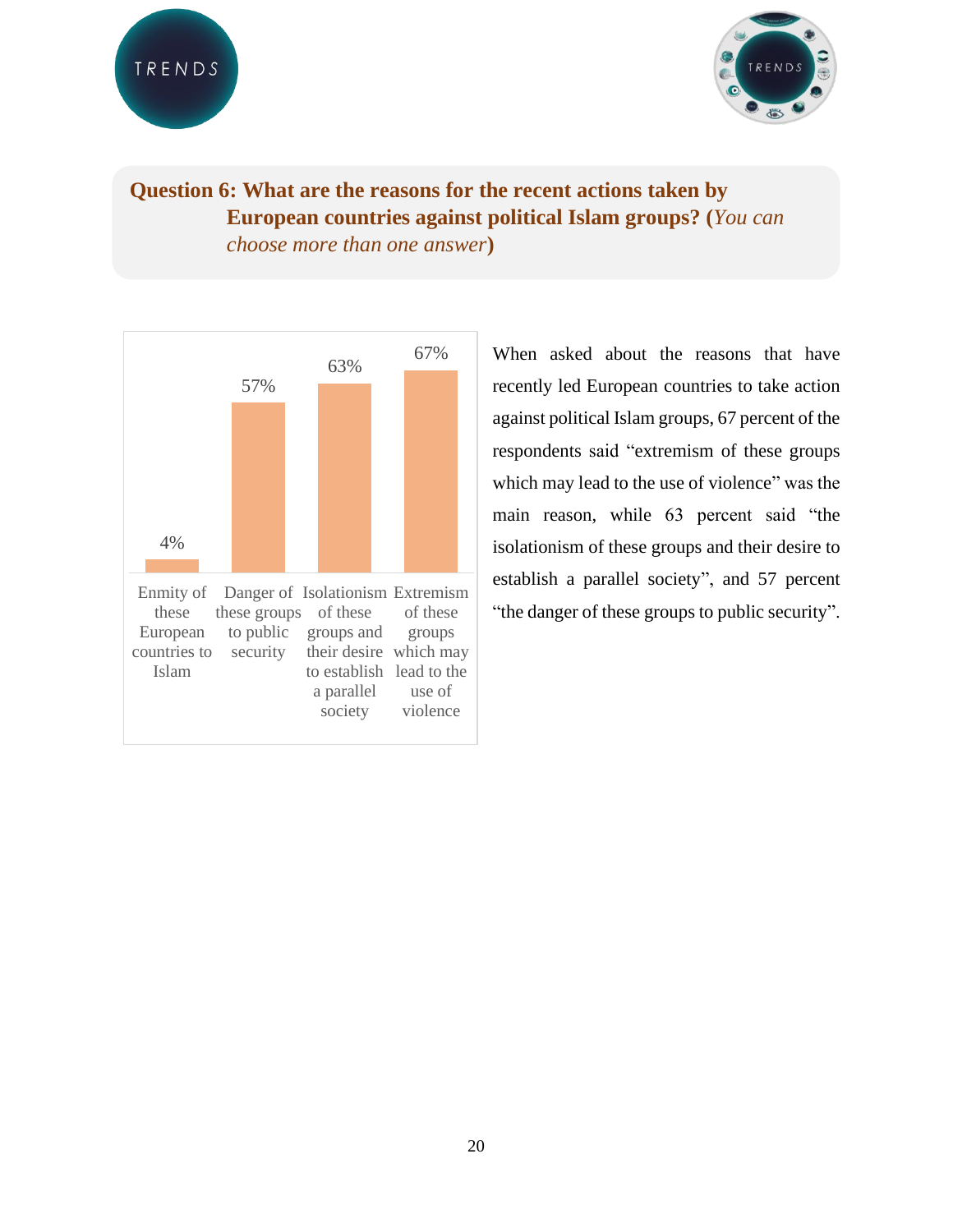TRENDS





**Extremism of these groups which may lead to the use of** violence

Danger of these groups to public security

**Enmity of these European countries to Islam** 



Based on the specializations of the respondents, 41 percent of political experts indicated that "extremism of these groups which may lead to the use of violence" and "the isolationism of these groups and their desire to establish a parallel society" were the main reasons for the recent actions taken by European countries against political Islam groups, while only 11 percent of security/military experts felt "extremism of these groups which may lead to the use of violence" was the main reason.

In terms of nationality, 52 percent of Arab experts said "extremism of these groups which may lead to the use of violence" was the main reason, while 48 percent said both "the isolationism of these groups and their desire to establish a parallel society" and "the danger of these groups to public security" were the main reasons. On the other hand, 15 percent of non-Arab experts said both "extremism of these groups which may lead to the use of violence" and "the isolationism of these groups and their desire to establish a parallel society" were the main reasons, followed by 9 percent indicating "the danger

of these groups to public security" and 4 percent "the enmity of these European countries to Islam" as the main reasons.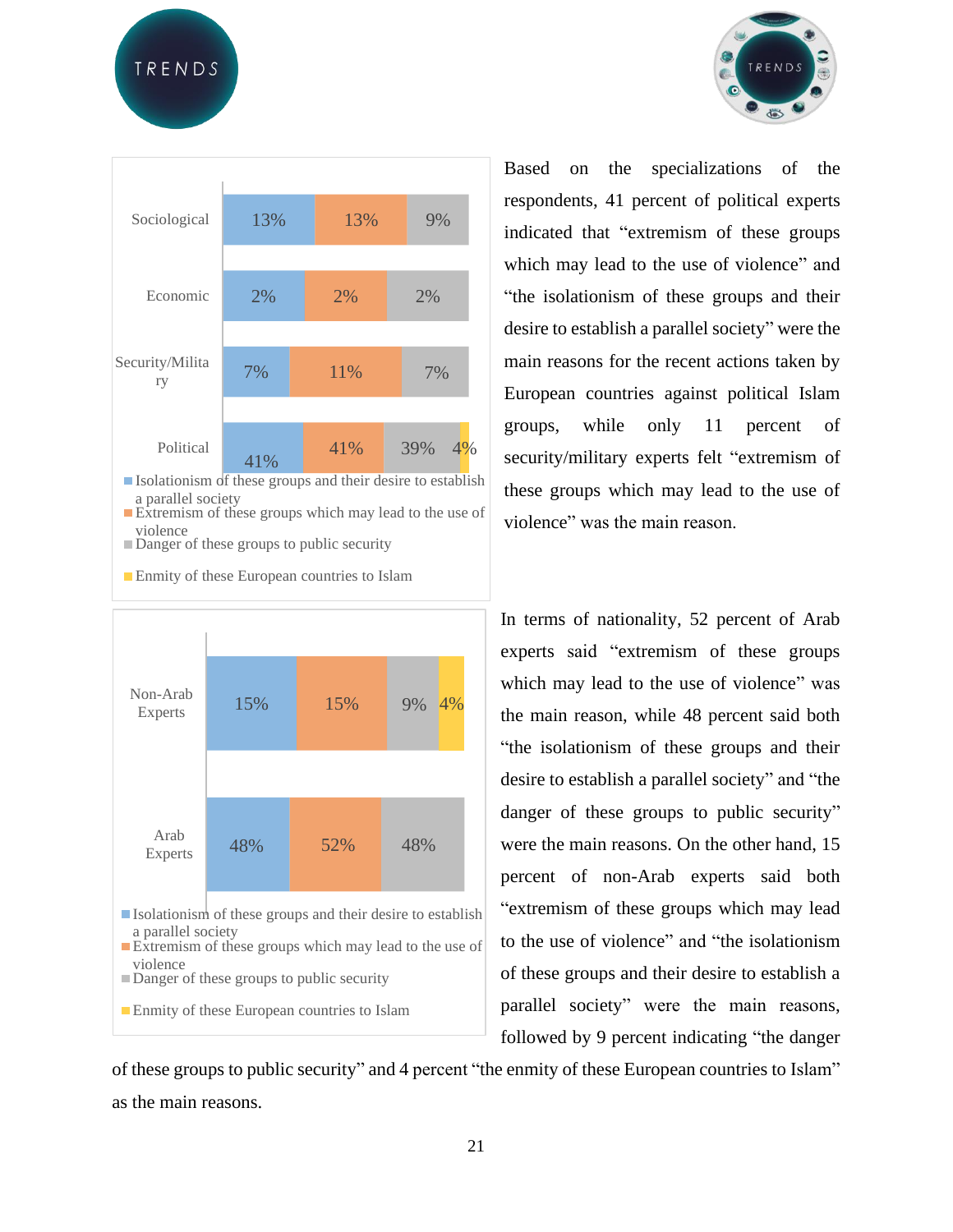

# **Question 7: Do you think the Muslim Brotherhood has any influence in European countries?**



In response to the question about whether the Muslim Brotherhood has any influence in European countries, 90 percent of the respondents believe that the group has influence in the these countries. Regarding the level of this influence, 52 percent described it as significant, while 34 percent described it as medium.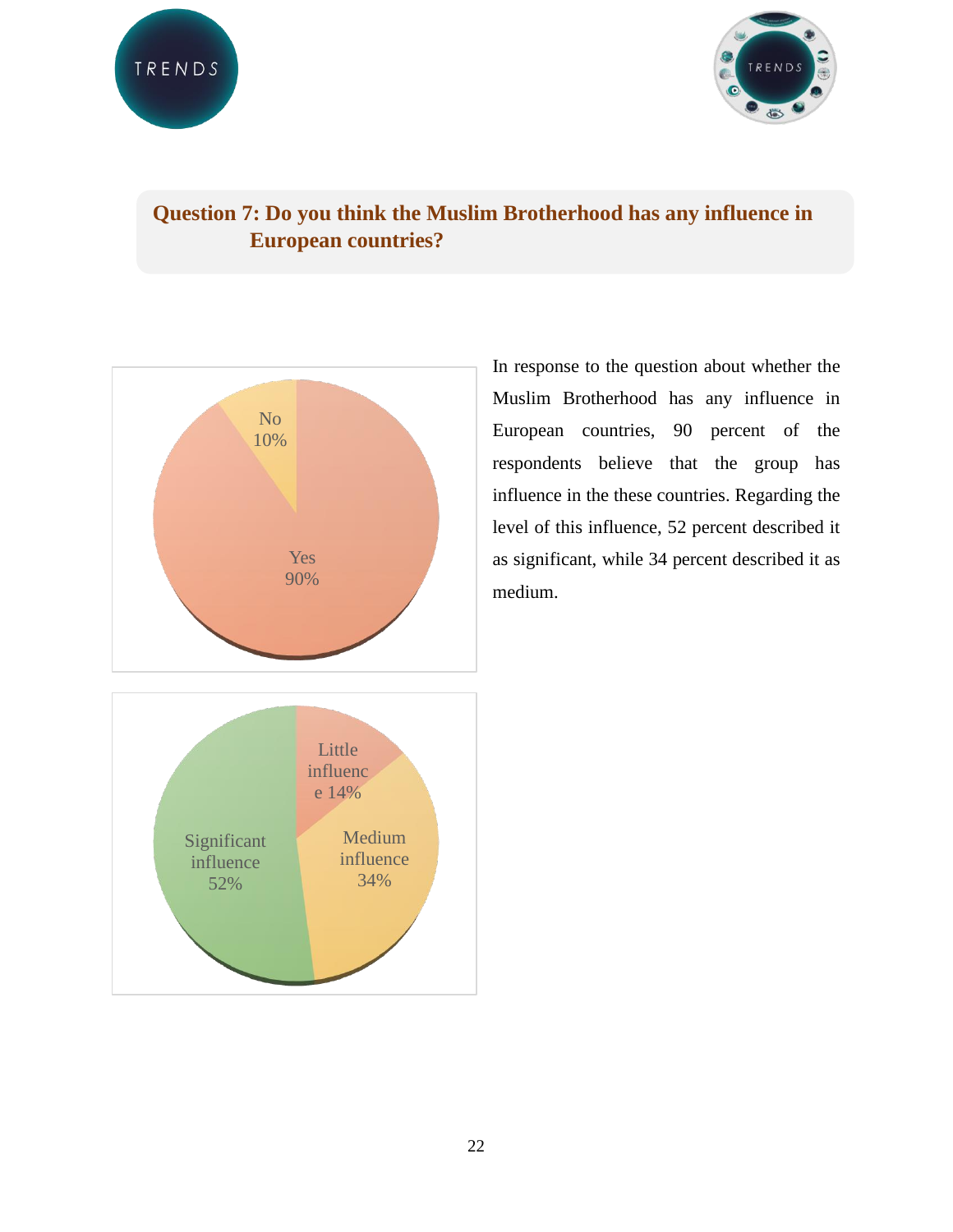





The results also showed that 100 percent of security/military, economic, and sociological experts believe that the Muslim Brotherhood has influence in European countries, compared to 84 percent of political experts.

| Sociological                                                                                               | 10% | 40% |     | 50%  |  |  |
|------------------------------------------------------------------------------------------------------------|-----|-----|-----|------|--|--|
| Economic                                                                                                   |     |     |     | 100% |  |  |
| Security/Mil                                                                                               |     |     |     |      |  |  |
| itary                                                                                                      | 33% |     | 67% |      |  |  |
| Political                                                                                                  | 19% |     | 29% | 52%  |  |  |
| $\blacksquare$ Little influence<br>$\blacksquare$ Medium influence<br>$\blacksquare$ Significant influence |     |     |     |      |  |  |

Among the experts who believe that the Muslim Brotherhood has influence in European countries, 52 percent of political experts, 67 percent of security/military experts, and 50 percent of sociological experts described it as significant.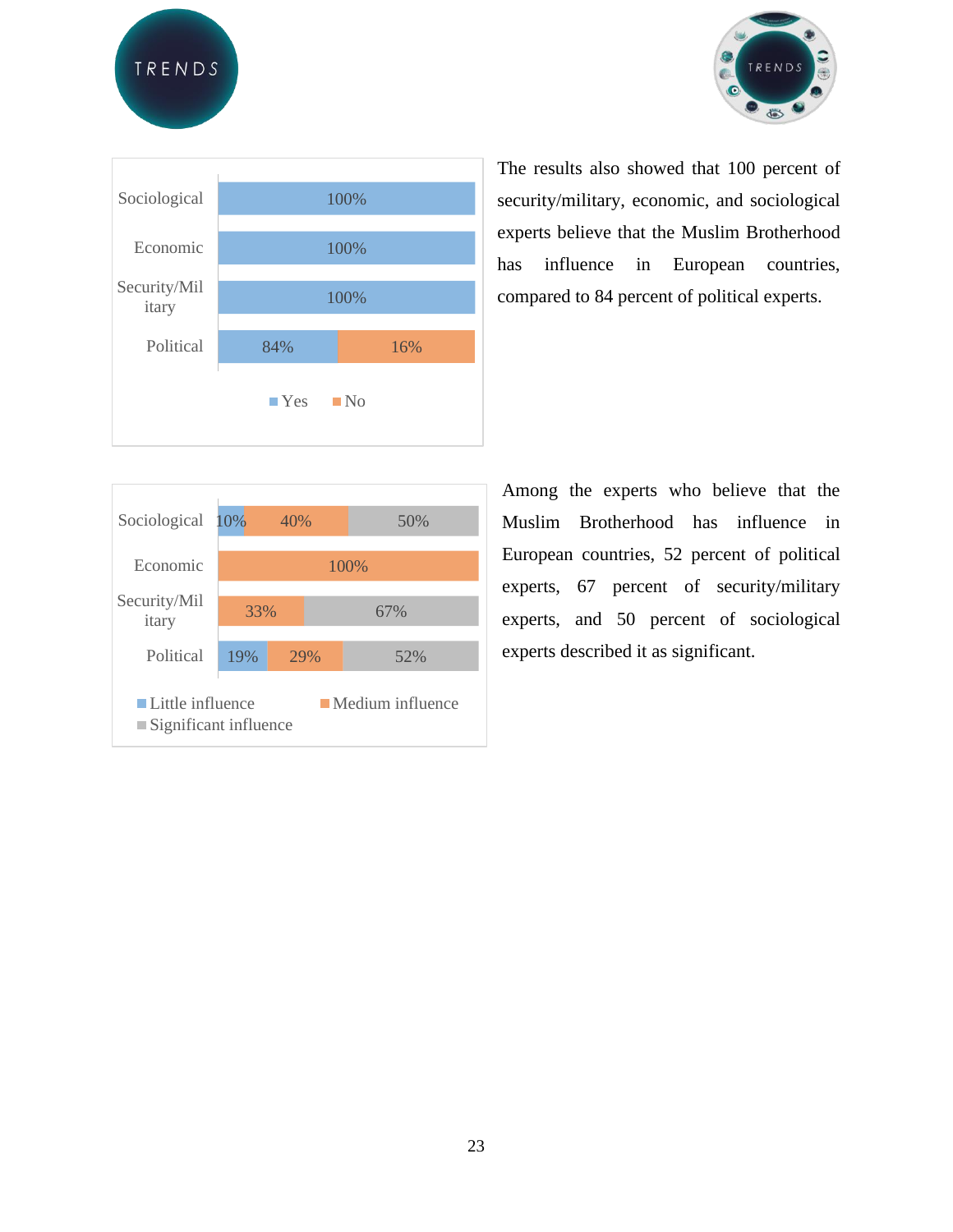





In terms of nationality, 94 percent of Arab experts believe that the Muslim Brotherhood has influence in the European countries, compared to 78 percent of non-Arab experts.



As regards the extent of the influence, 55 percent of Arab experts and 43 percent of non-Arab experts described it as significant.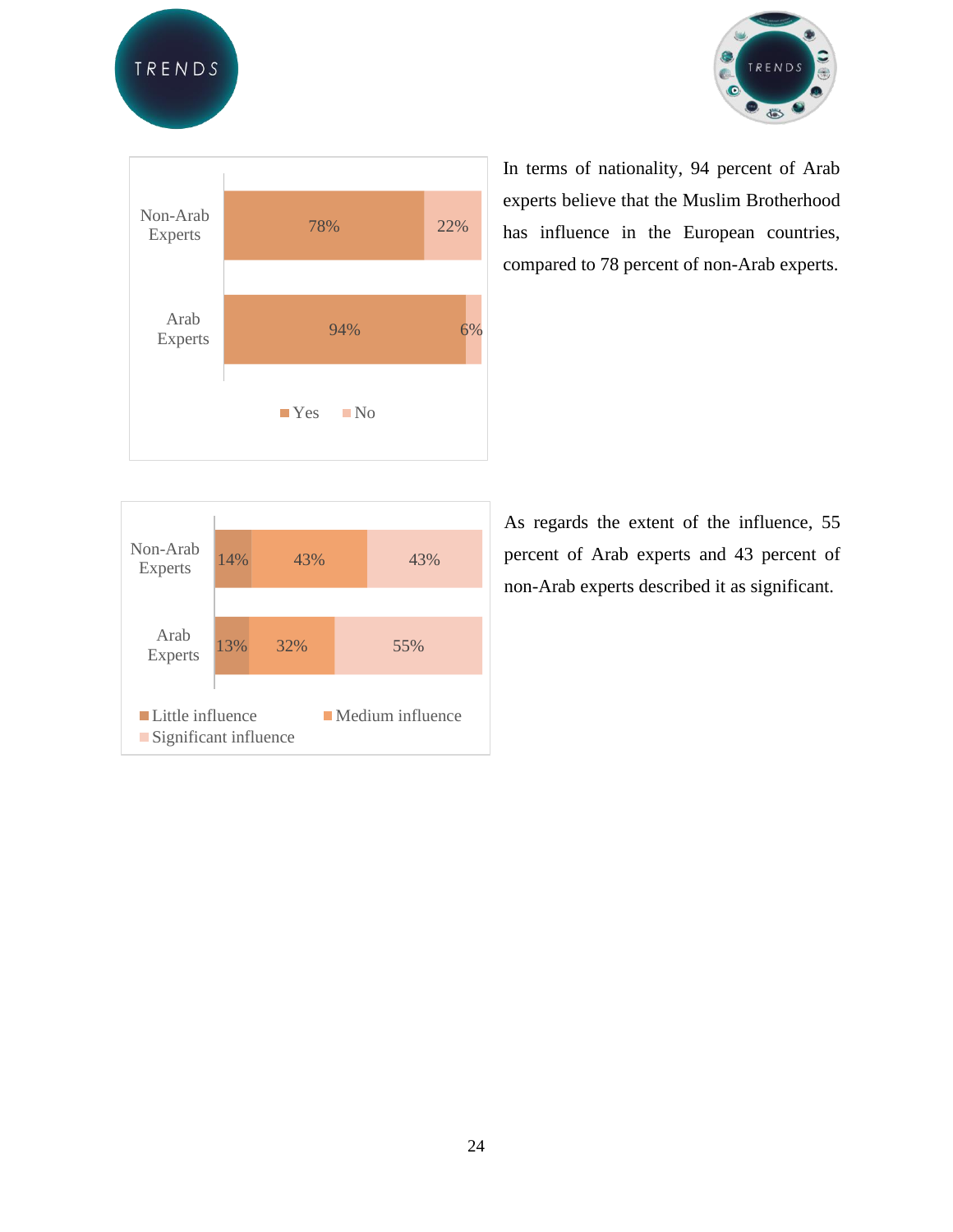



# **Question 8: To what extent do you think the Muslim Brotherhood's contributions to the economy of European countries – through its funding activities - influences European decisions regarding Middle East issues?**





When asked to what degree the Muslim Brotherhood's contributions to the European economy influences Europe's decisions regarding the Middle East, only 25 percent of the respondents believed that the Muslim Brotherhood's contributions are influential. While 30 percent said these contributions are influential to some extent, 45 percent did not believe they were influential at all.

Based on the specializations of the respondents, 24 percent of political experts, 29 percent of security/military experts, and 30 percent of sociological experts believe that the Muslim Brotherhood's contributions to the European economy are influential in Europe's decisions regarding the Middle East. However, all economic experts agree that the Muslim

Brotherhood's contributions do not affect these decisions.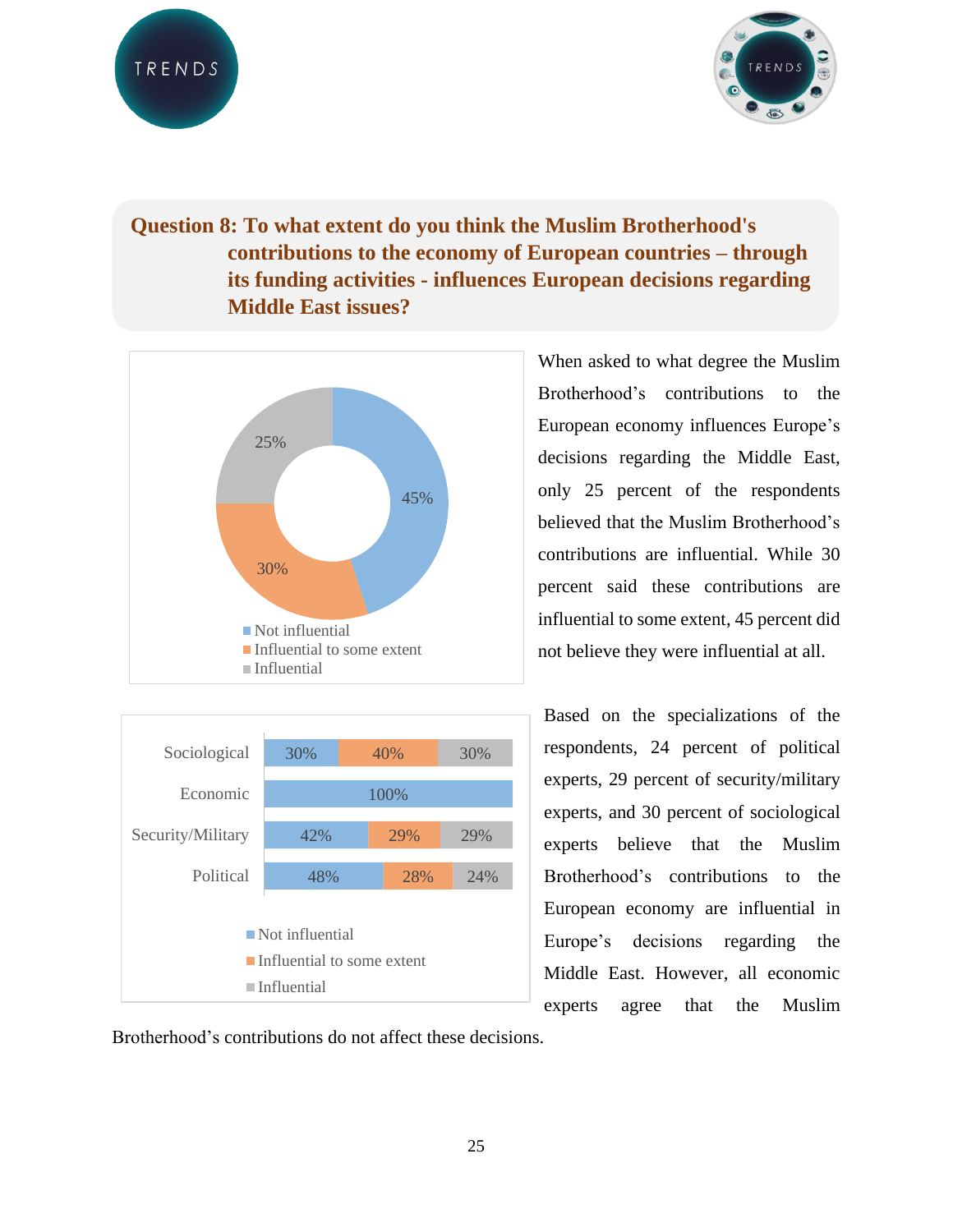





In terms of nationality, 33 percent of Arab experts and 24 percent of non-Arab experts believe that the Muslim Brotherhood's contributions to the economy of European countries are influential in Europe's decisions regarding the Middle East.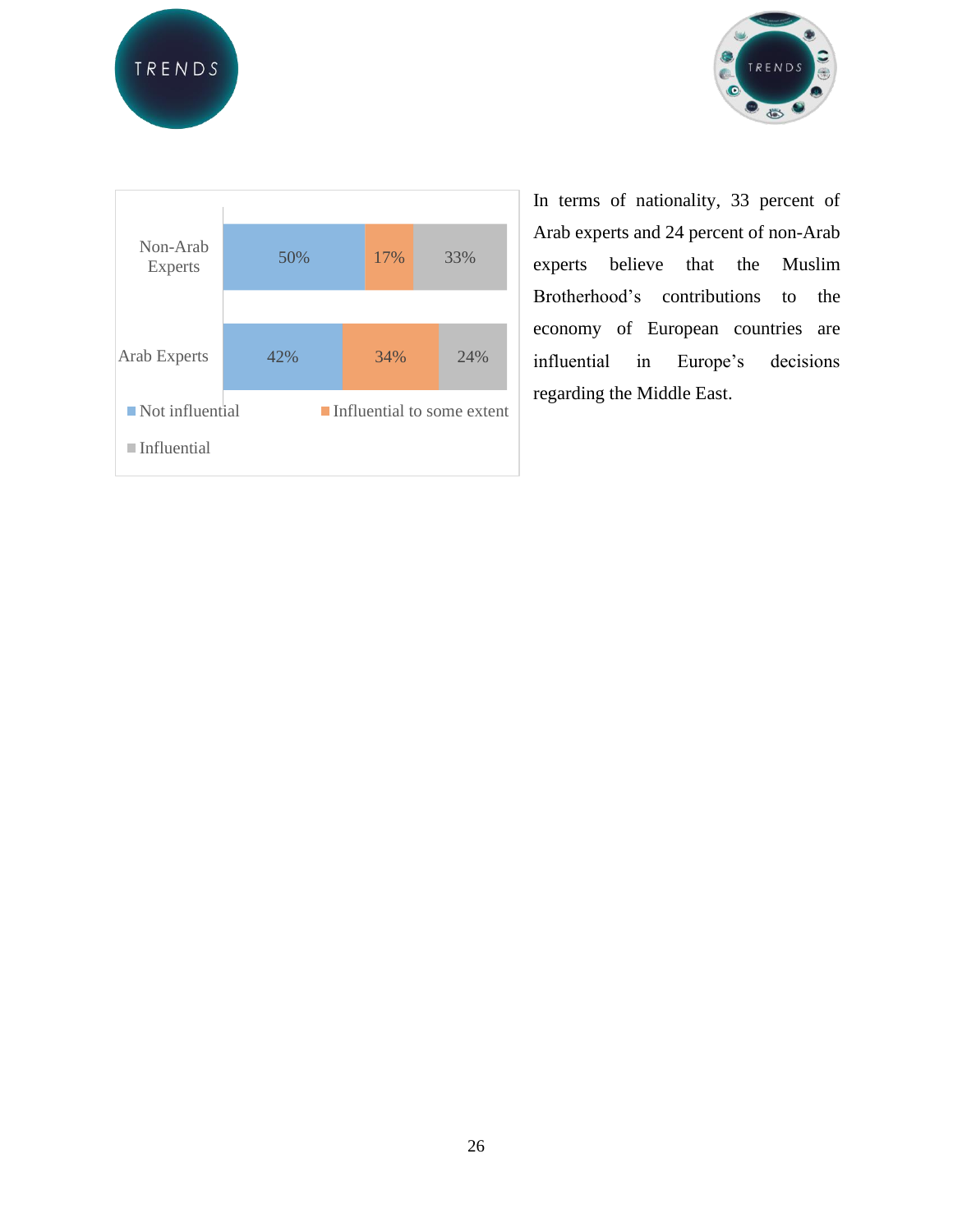



#### **Question 9: To what extent does the Muslim Brotherhood influence Muslims in Europe?**



The respondents agree that the Muslim Brotherhood exerts influence over the Muslims of Europe, with 51 percent of the respondents believing the influence is significant and 39 percent saying the influence is at a medium level.



Based on the specializations of the experts, 54 percent of political experts, 50 percent of security/military experts, and 50 percent of sociological experts believe that the Muslim Brotherhood's influence on the Muslims of Europe is significant.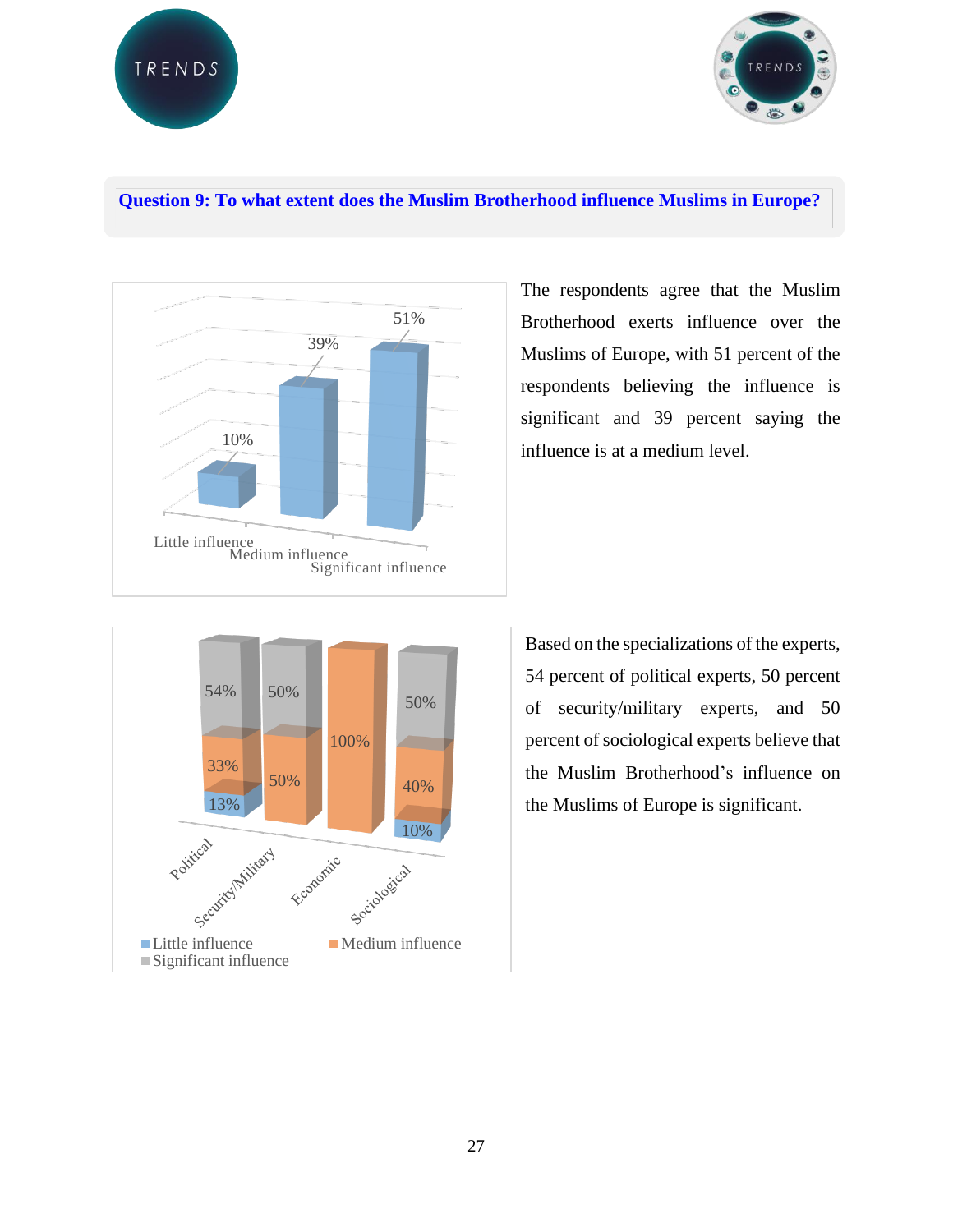





In terms of nationality, 50 percent of non-Arab experts and 42 percent of Arab experts believe that the Muslim Brotherhood has influence on the Muslims of Europe.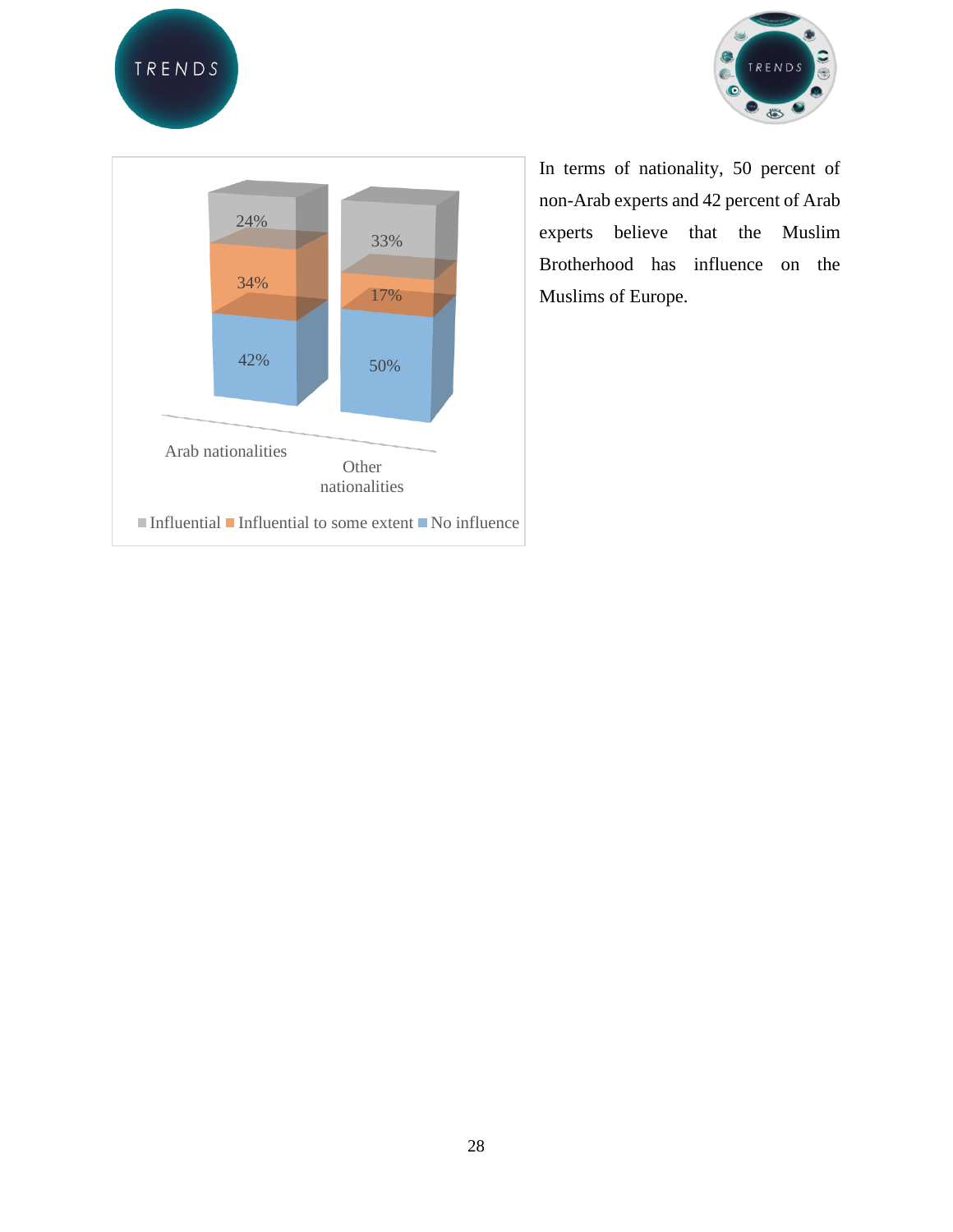

## **Question 10: To what extent are you supportive of the designation of the Muslim Brotherhood as a terrorist organization in Europe?**



When asked whether they would be supportive of the designation of the Muslim Brotherhood as a terrorist organization in Europe, 61 percent of the respondents said they would be supportive, compared to 26 percent who said they would be unsupportive of such a declaration.



Based on the specializations of the respondents, 71 percent of political experts, 57 percent of security/military experts, 100 percent of economic experts, and 30 percent sociological experts expressed their support for the designation of the Muslim Brotherhood as a terrorist organization in Europe.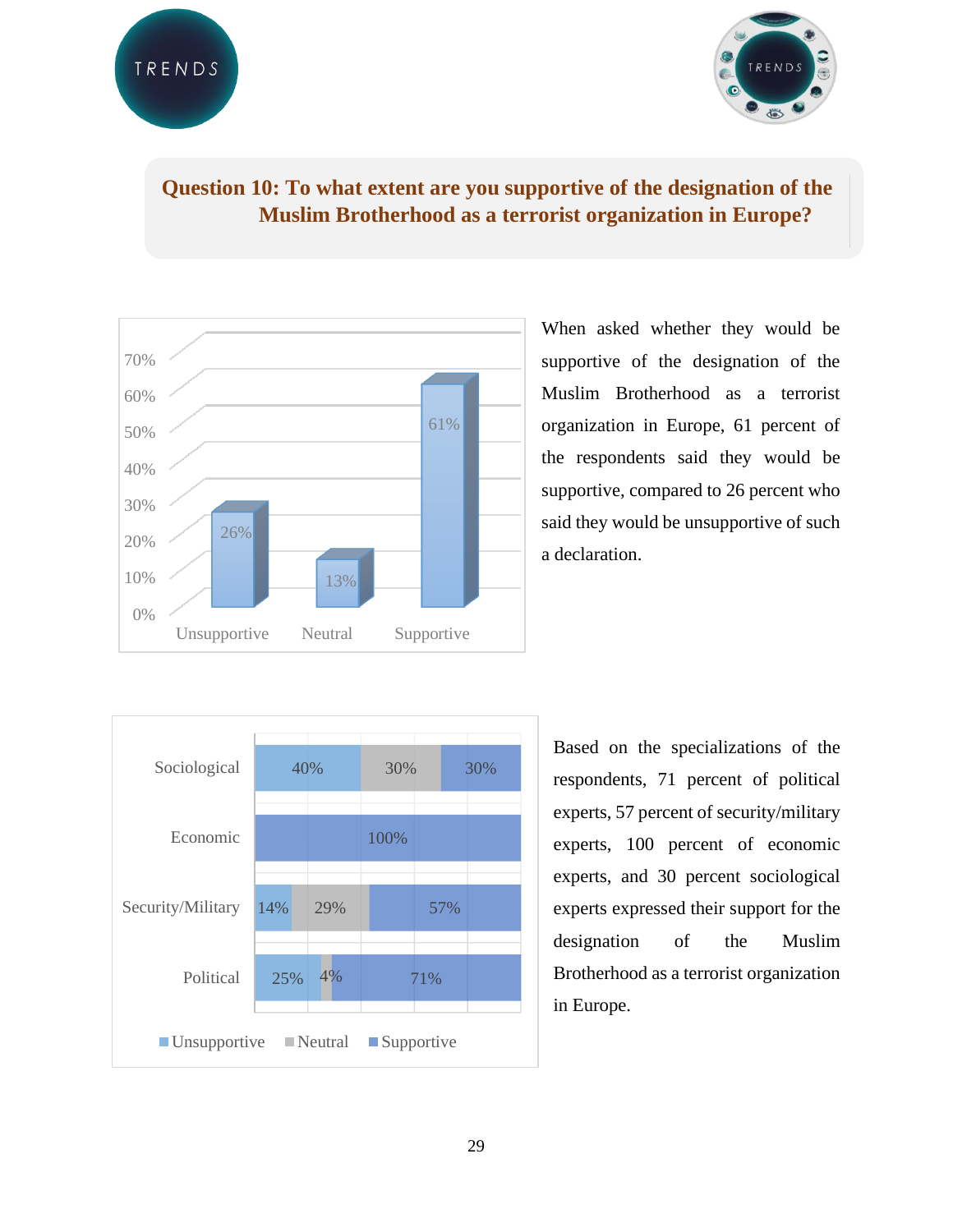





In terms of nationality, 67 percent of Arab experts and 42 percent of non-Arab experts said they would be supportive of declaring the Muslim Brotherhood a terrorist organization in Europe.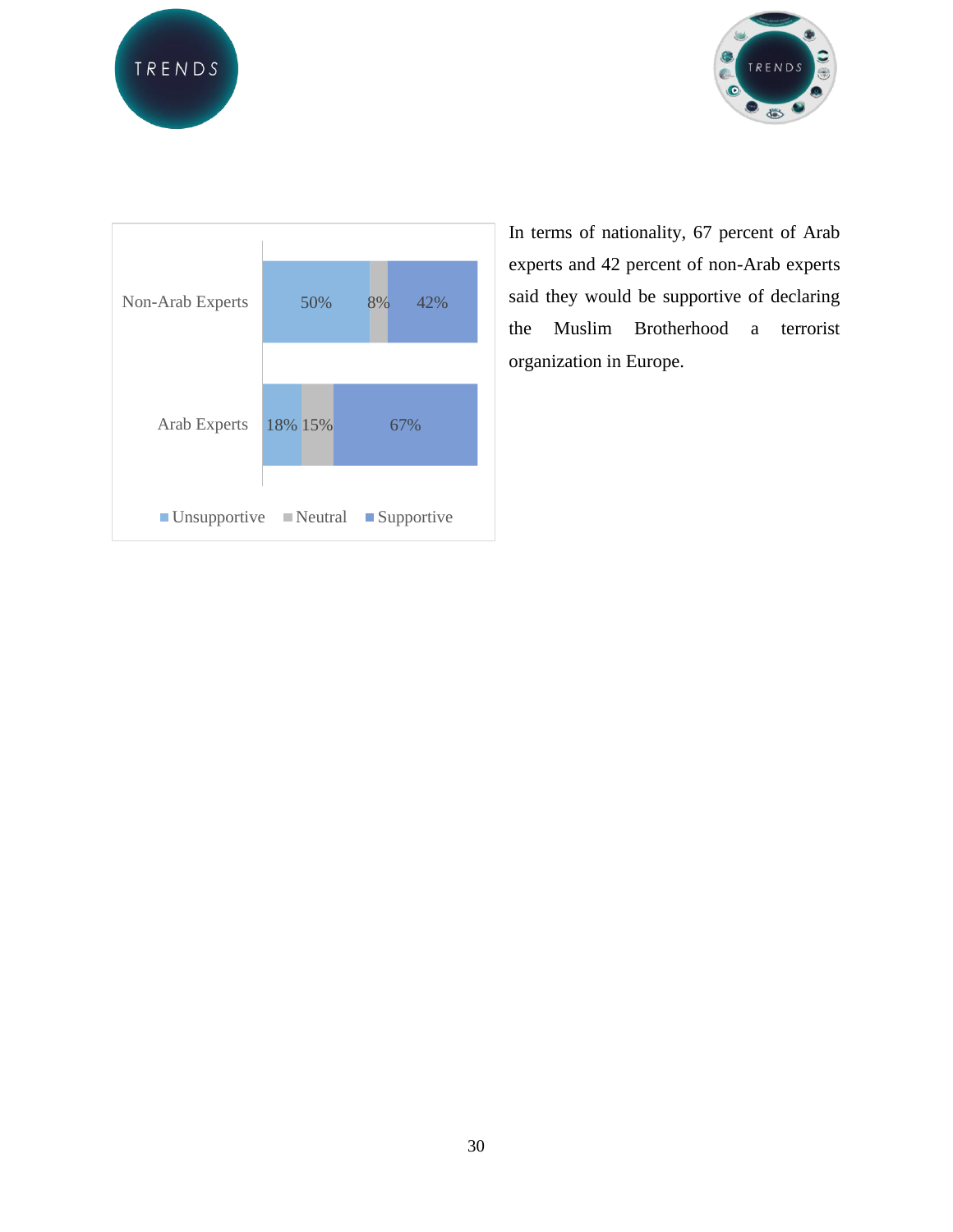



# **Question 11: Why has the Muslim Brotherhood not yet been declared a terrorist organization in Europe?** *(You can choose more than one answer)*

As to why the Muslim Brotherhood has not yet been declared a terrorist organization in Europe, 60 percent of the respondents said it is because the "Muslim Brotherhood is being used in internal issues, especially those relating to European Muslim communities", while 57 percent said it is due to "lack of accurate knowledge of the nature of the Muslim Brotherhood".

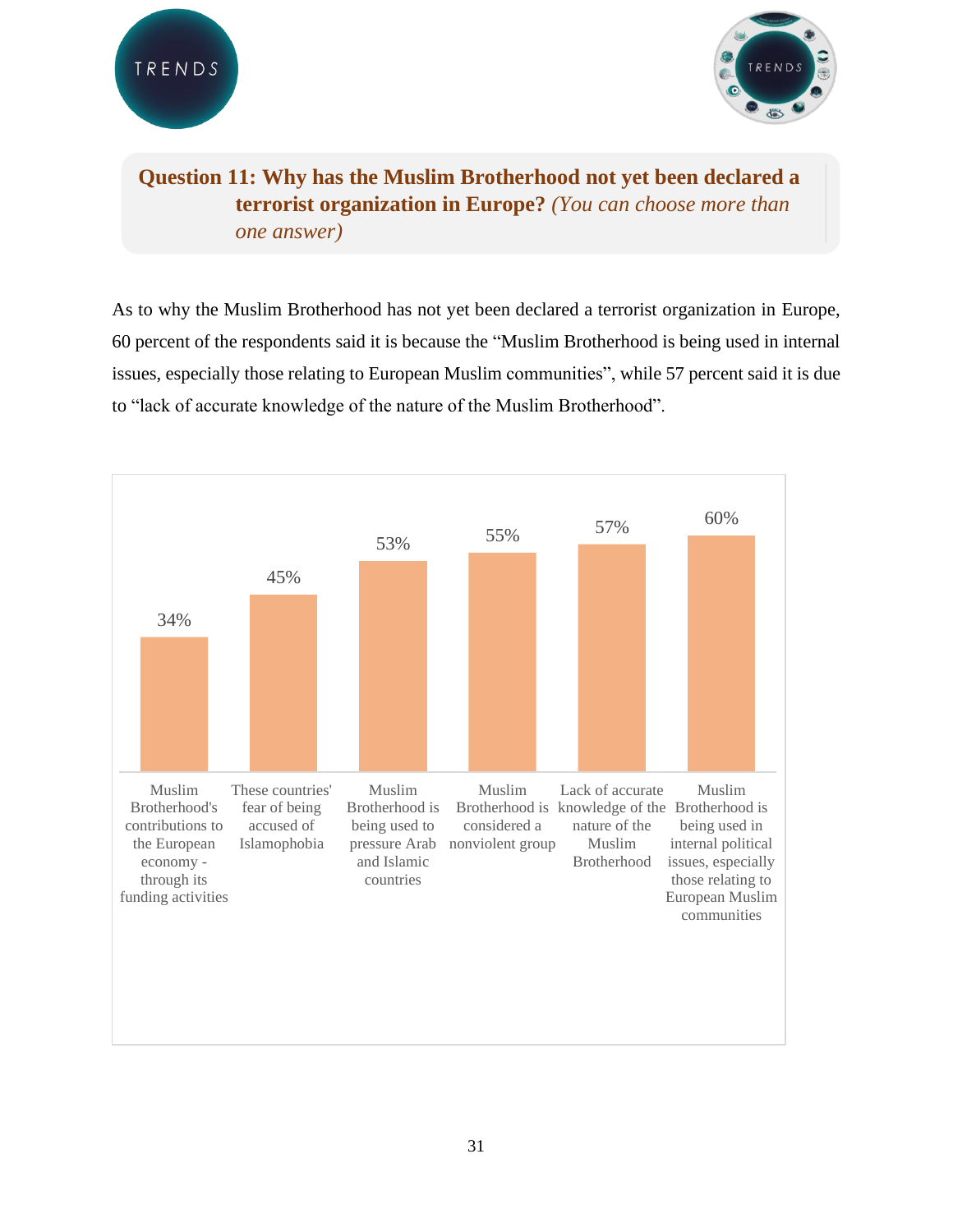



Based on the specializations of the respondents, 49 percent of political experts said the Muslim Brotherhood has not yet been declared a terrorist organization due to "lack of accurate knowledge of the nature of the Muslim Brotherhood", while 11 percent of security/military specialists said it is because "the Muslim Brotherhood is being used to pressure Arab and Islamic countries".



Muslim Brotherhood is being used to pressure Arab and Islamic countries

Muslim Brotherhood is being used in internal political issues, especially those relating to European Muslim communities

**These countries' fear of being accused of Islamophobia** 

■ Lack of accurate knowledge of the nature of the Muslim Brotherhood